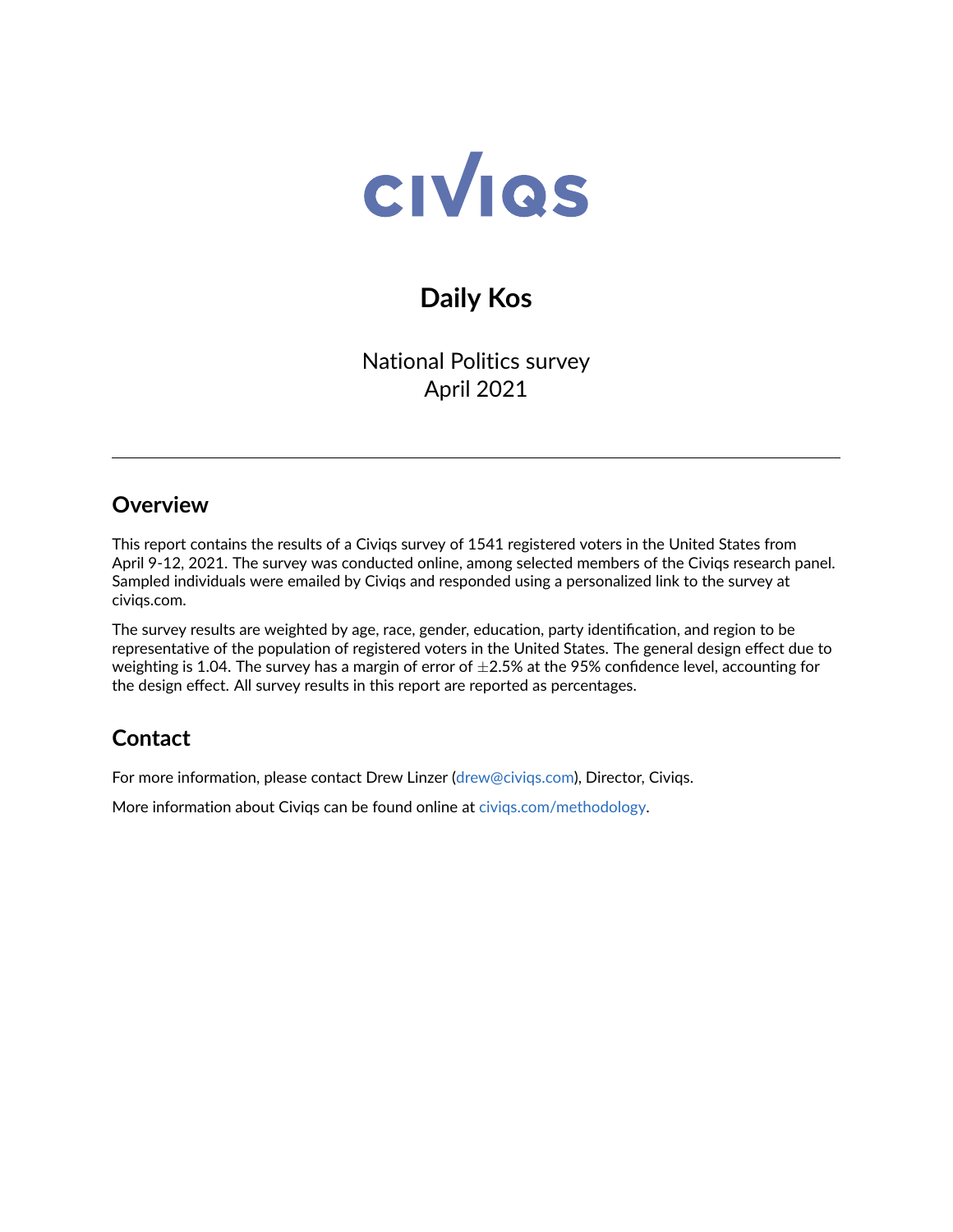#### **Topline Results**

1. Have you been personally affected by the coronavirus? [I or someone I know currently has coronavirus or is in recovery / Someone I know has died from coronavirus / I don't know anyone with coronavirus, but the outbreak has forced me to change plans / It hasn't affected me personally, but I've started taking precautions or changed some of my day-to-day habits / It hasn't affected me personally in any way / Unsure]

| I/Someone I know has coronavirus      | 29%   |
|---------------------------------------|-------|
| Someone I know has died               | 24%   |
| Forced me to change plans             | 18%   |
| Taking precautions/Changed habits 14% |       |
| Hasn't affected me in any way         | 13%   |
| Unsure                                | $2\%$ |

2. Looking ahead, how long do you think it will be until the coronavirus outbreak settles down and things in the United States get back to normal?

| 2%                                       |
|------------------------------------------|
| $3\%$                                    |
| 12%                                      |
| 41%                                      |
| Things will never get back to normal 27% |
| 5%                                       |
| 10%                                      |
|                                          |

3. How satisfied are you with your state or local government's coronavirus vaccine rollout?

Completely satisfied 21% Mostly satisfied 41% Not very satisfied 15% Not satisfied at all 15% Unsure 8%

4. Do you or someone in your household have unpaid medical bills as a result of the coronavirus pandemic?

Yes 7% No 90% Unsure 3%

5. Do you support forgiveness of up to \$50,000 in federal student loan debt per borrower?

Yes 48% No 44% Unsure 8%

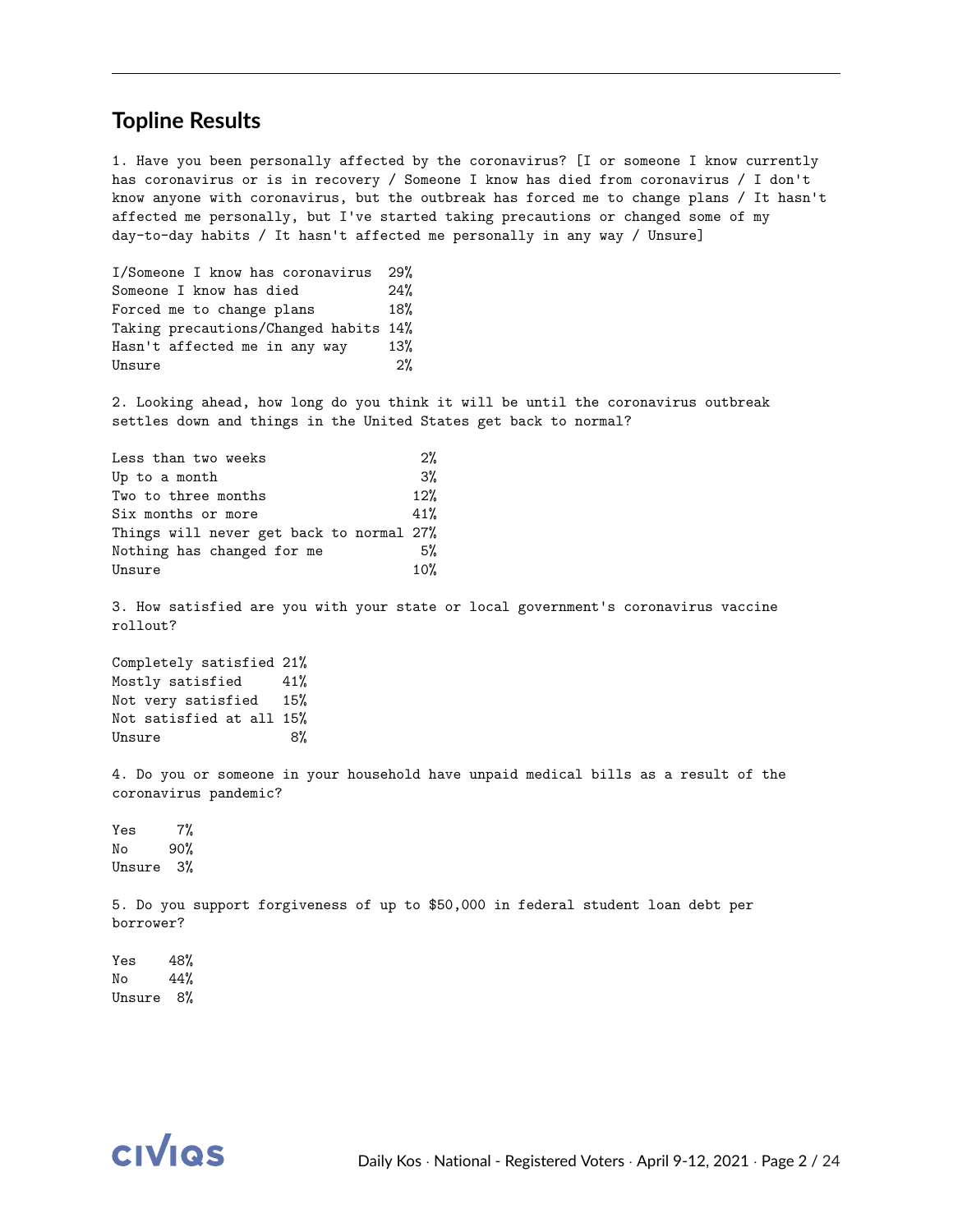6. Have you recently received a stimulus payment from the US government? Yes 79% No 20% Unsure 1% 7. If you recently received a stimulus payment, was it for the amount you expected? Yes, it was about what I expected 70% No, it was lower than I expected 5% No, it was higher than I expected 2% I did not receive a stimulus payment 20% Unsure 2% 8. Are you satisfied with the amount of your stimulus payment?  $Yes$  40% No, should be higher  $21%$ No, should be lower 2% I don't support direct payments as a pandemic stimulus 17% I did not receive a stimulus payment 17%  $Unsure$ 9. Do you support raising the corporate tax rate and eliminating certain industries' tax breaks to help fund a \$2.3 trillion infrastructure and jobs bill? Yes 54% No 40% Unsure 5% 10. What country do you think is the United States' greatest geopolitical threat? China 58% Russia 24% North Korea 5% Iran 3% Saudi Arabia 2% Israel 1% Mexico 1% Ukraine 0% Iraq 0% Canada 0% Germany 0% The United Kingdom 0% Some other country 1% Unsure 6% 11. Do you support eliminating the Senate filibuster? Yes, eliminate the filibuster 39% Reform but do not eliminate 14% No, keep the filibuster 38% Unsure 10%

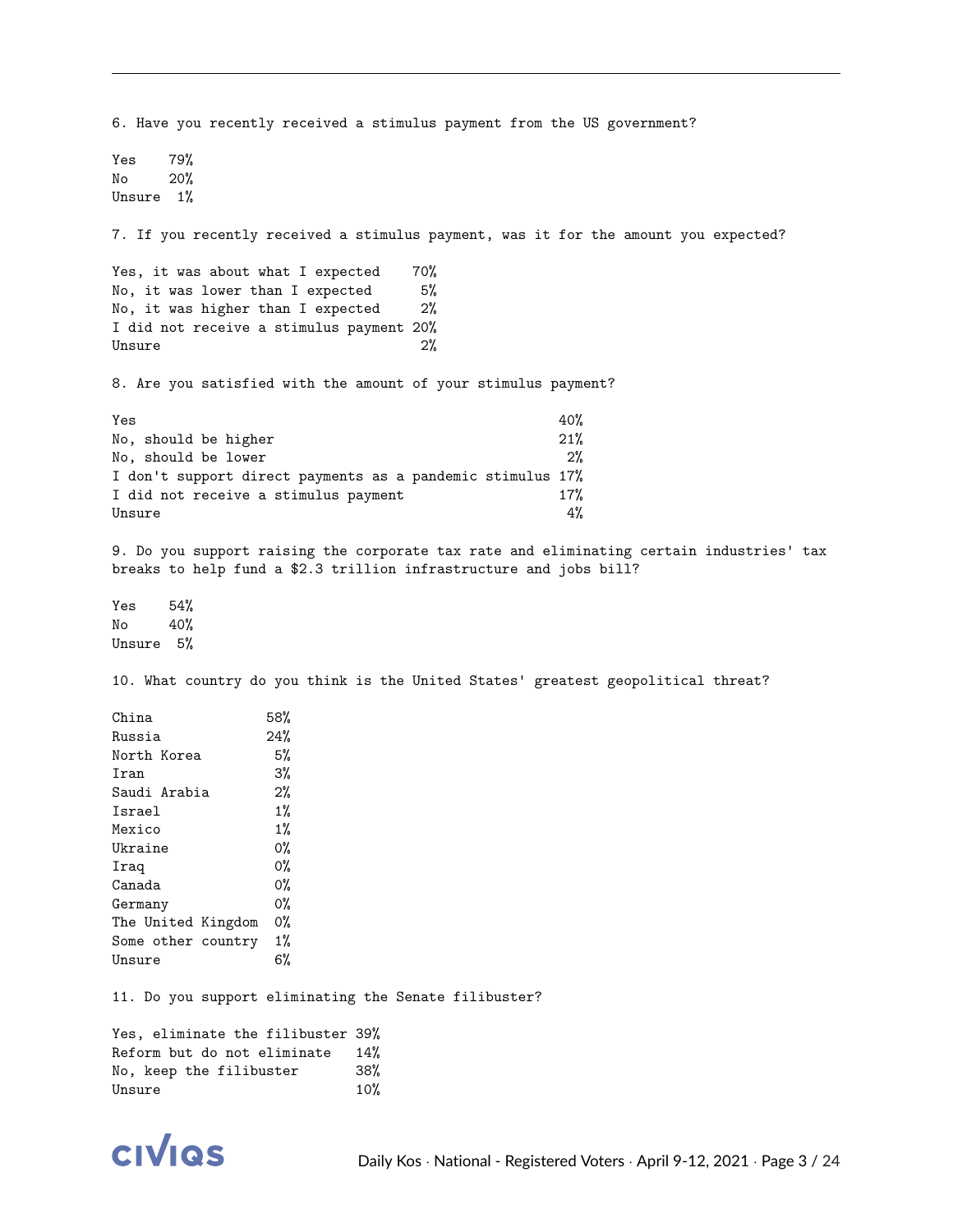Approve 48% Disapprove 47% Neither approve nor disapprove 6% 13. Do you watch MSNBC? Yes, frequently 13% Yes, occasionally 23% I do not watch MSNBC 64% 14. Do you watch Fox News? Yes, frequently 9% Yes, occasionally 24% I do not watch Fox News 67% 15. Do you watch Newsmax? Yes, frequently 8% Yes, occasionally 16% I do not watch Newsmax 76% 16. Do you watch the One America News Network? Yes, frequently 6% Yes, occasionally 12% I do not watch One America News Network 82%

12. Do you approve or disapprove of the way Joe Biden is handling his job as president?

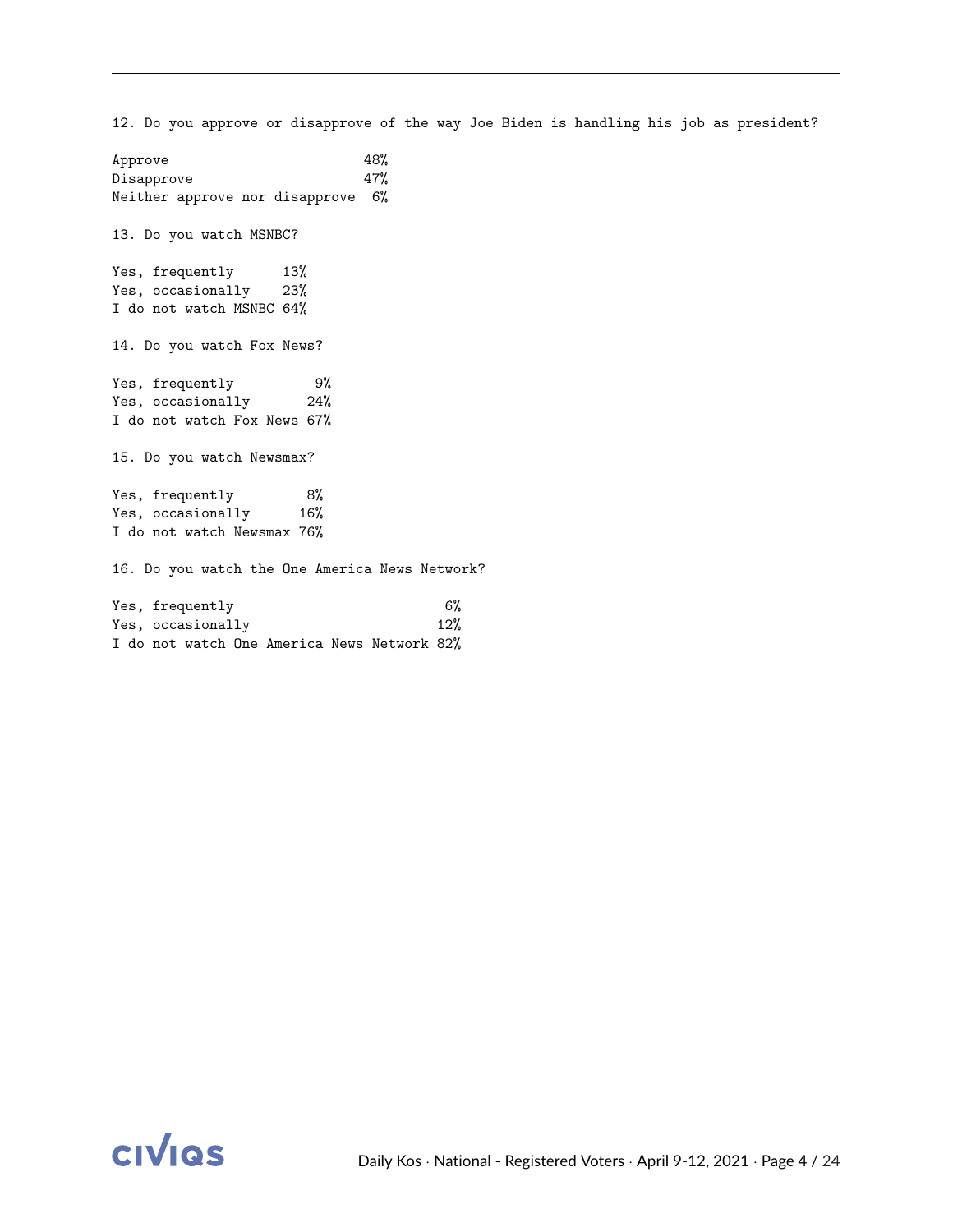### **Crosstabs**

1. Have you been personally affected by the coronavirus? [I or someone I know currently has coronavirus or is in recovery / Someone I know has died from coronavirus / I don't know anyone with coronavirus, but the outbreak has forced me to change plans / It hasn't affected me personally, but I've started taking precautions or changed some of my day-to-day habits / It hasn't affected me personally in any way / Unsure]

|                                         | Total        | Democrat Republican Independent |        |          |        |                                                         | Female Male |       |                            |
|-----------------------------------------|--------------|---------------------------------|--------|----------|--------|---------------------------------------------------------|-------------|-------|----------------------------|
| I/Someone I know has coronavirus        | 29%          | 32%                             |        | 25%      |        | 28%                                                     | 28%         | 31%   |                            |
| Someone I know has died                 | 24%          | 32%                             |        | 15%      |        | 24%                                                     | 26%         | 22%   |                            |
| Forced me to change plans               | 18%          | 15%                             |        | 22%      |        | 19%                                                     | 20%         | 16%   |                            |
| Taking precautions/Changed habits       | 14%          | 15%                             |        | 14%      |        | 13%                                                     | 15%         | 13%   |                            |
| Hasn't affected me in any way           | 13%          | 6%                              |        | 22%      |        | 13%                                                     | 10%         | 16%   |                            |
| Unsure                                  | $2\%$        | $1\%$                           |        | 2%       |        | 3%                                                      | $1\%$       | $2\%$ |                            |
|                                         | Total        | White Black Hispanic Other      |        |          |        |                                                         |             |       | White: Non-College College |
| I/Someone I know has coronavirus        | $29\%$       | $30\%$                          | 27%    | 25%      | 27%    |                                                         |             | 28%   | 33%                        |
| Someone I know has died                 | 24%          | 20%                             | 38%    | 35%      | 29%    |                                                         |             | 19%   | 22%                        |
| Forced me to change plans               | 18%          | 21%                             | 8%     | 12%      | $16\%$ |                                                         |             | 19%   | 25%                        |
| Taking precautions/Changed habits       | 14%          | 13%                             | 19%    | 14%      | 14%    |                                                         |             | 14%   | 11%                        |
|                                         | 13%          | 14%                             | 8%     | 11%      | 11%    |                                                         |             | 18%   | 8%                         |
| Hasn't affected me in any way<br>Unsure | $2\%$        | $2\%$                           | $1\%$  | $2\%$    | $1\%$  |                                                         |             | 2%    | $1\%$                      |
|                                         |              |                                 |        |          |        |                                                         |             |       |                            |
|                                         | Total        |                                 |        |          |        | Non-College College grad Postgrad                       |             |       | Urban Suburban Rural       |
| I/Someone I know has coronavirus        | $29\%$       |                                 | 27%    |          | $32\%$ | $32\%$                                                  | 34%         |       | 29%<br>23%                 |
| Someone I know has died                 | 24%          |                                 | 24%    |          | 26%    | 21%                                                     | 25%         |       | 25%<br>21%                 |
| Forced me to change plans               | 18%          |                                 | 16%    |          | 21%    | 24%                                                     | 17%         |       | 17%<br>22%                 |
| Taking precautions/Changed habits       | 14%          |                                 | 15%    |          | 10%    | 15%                                                     | 16%         |       | 13%<br>14%                 |
| Hasn't affected me in any way           | 13%          |                                 | 15%    |          | 9%     | 7%                                                      | $7\%$       |       | 12%<br>19%                 |
| Unsure                                  | $2\%$        |                                 | 2%     |          | $1\%$  | 0%                                                      | $1\%$       |       | 2%<br>1%                   |
|                                         | Total        | 18-34 35-49 50-64 65+           |        |          |        | Midwest Northeast South West                            |             |       |                            |
| I/Someone I know has coronavirus        | $29\%$       | $30\%$                          | $32\%$ | 27% 25%  |        | 28%                                                     | 28%         | 29%   | 29%                        |
| Someone I know has died                 | 24%          | $20\%$                          | 23%    | 29% 25%  |        | 24%                                                     | 25%         | 24%   | 24%                        |
| Forced me to change plans               | 18%          | 26%                             | $20\%$ | 13% 15%  |        | 20%                                                     | 18%         | 17%   | 20%                        |
| Taking precautions/Changed habits       | 14%          | 12%                             | 13%    | 11% 21%  |        | 11%                                                     | 17%         | 14%   | 14%                        |
| Hasn't affected me in any way           | 13%          | 11%                             | 12%    | 18% 11%  |        | 16%                                                     | $10\%$      | 14%   | 11%                        |
| Unsure                                  | 2%           | $1\%$                           | 0%     | $2\%$ 3% |        | $1\%$                                                   | 2%          | 2%    | 2%                         |
|                                         | Total        |                                 |        |          |        | Watch Fox News: Frequently Occasionally Don't watch Fox |             |       |                            |
| I/Someone I know has coronavirus        | 29%          |                                 |        |          | 24%    |                                                         | 26%         |       | $30\%$                     |
| Someone I know has died                 | 24%          |                                 |        |          | 16%    |                                                         | 23%         |       | 26%                        |
| Forced me to change plans               | 18%          |                                 |        |          | 15%    |                                                         | 20%         |       | 18%                        |
| Taking precautions/Changed habits       | 14%          |                                 |        |          | 21%    |                                                         | $16\%$      |       | 13%                        |
|                                         |              |                                 |        |          | 22%    |                                                         | 13%         |       |                            |
| Hasn't affected me in any way<br>Unsure | 13%<br>$2\%$ |                                 |        |          | 1%     |                                                         | $2\%$       |       | 12%<br>$1\%$               |
|                                         |              |                                 |        |          |        |                                                         |             |       |                            |
|                                         | Total        |                                 |        |          |        | Watch MSNBC: Frequently Occasionally Don't watch MSNBC  |             |       |                            |
| I/Someone I know has coronavirus        | $29\%$       |                                 |        |          | 27%    | $33\%$                                                  |             |       | 28%                        |
| Someone I know has died                 | 24%          |                                 |        |          | 36%    | 29%                                                     |             |       | 20%                        |
| Forced me to change plans               | 18%          |                                 |        |          | 14%    | 14%                                                     |             |       | $21\%$                     |
| Taking precautions/Changed habits       | 14%          |                                 |        |          | 17%    | 16%                                                     |             |       | 13%                        |
| Hasn't affected me in any way           | 13%          |                                 |        |          | 4%     |                                                         | 6%          |       | 17%                        |

**CIVIQS**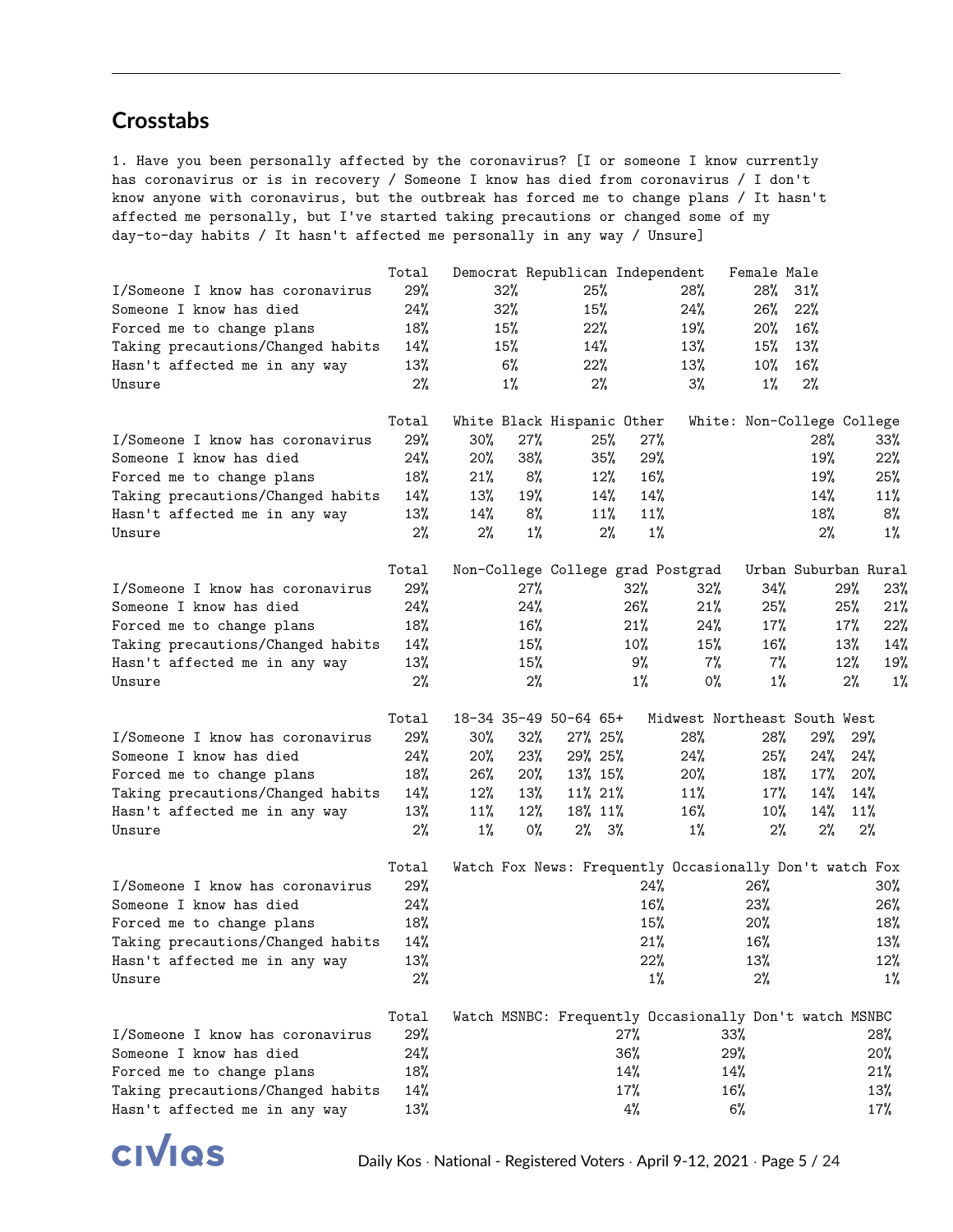Unsure  $2\%$   $2\%$   $1\%$   $1\%$   $1\%$   $2\%$ 

**CIVIQS**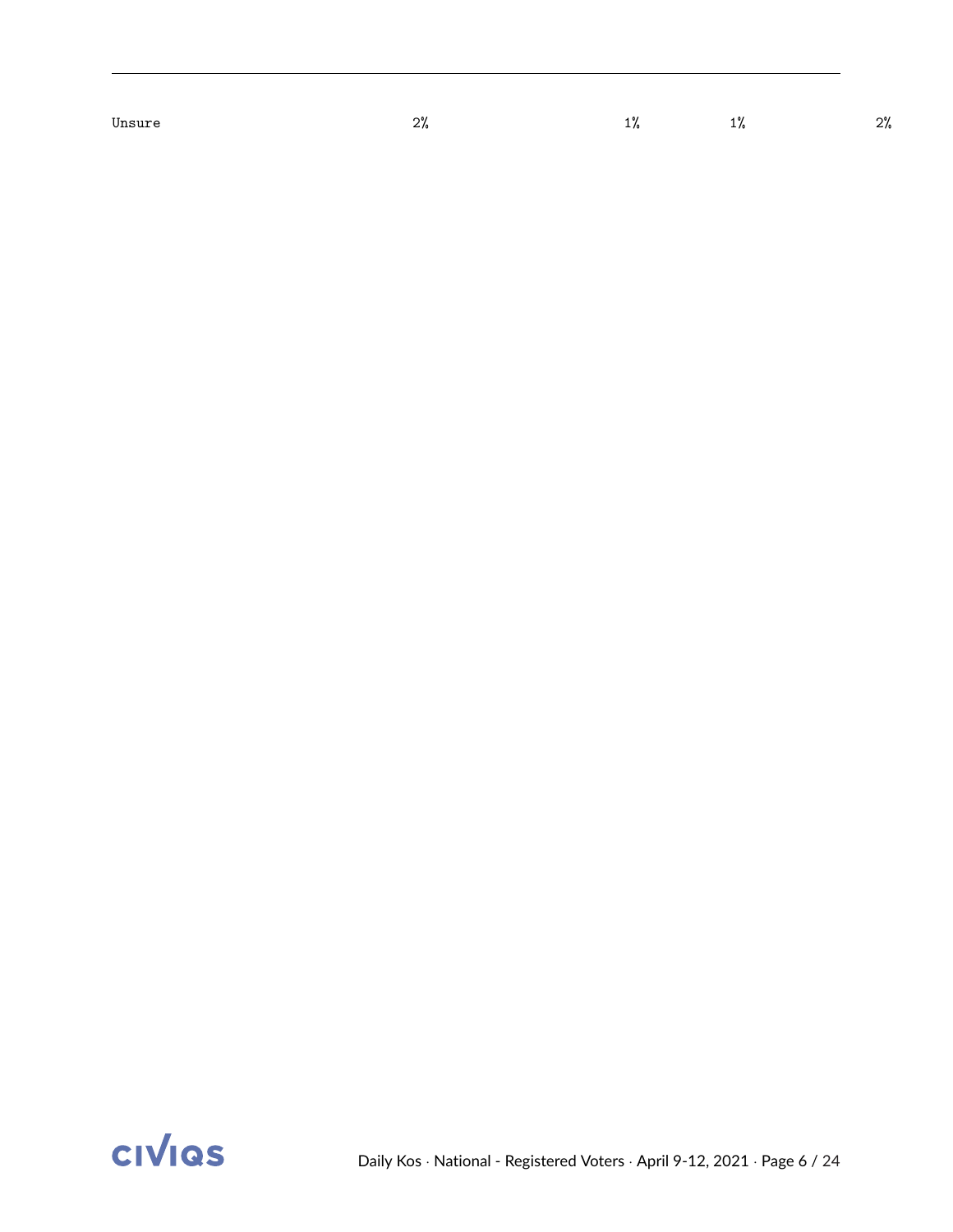2. Looking ahead, how long do you think it will be until the coronavirus outbreak settles down and things in the United States get back to normal?

|                               | Total |       |       | Democrat Republican Independent   |       |       |        | Female Male                                             |                      |       |       |
|-------------------------------|-------|-------|-------|-----------------------------------|-------|-------|--------|---------------------------------------------------------|----------------------|-------|-------|
| Less than two weeks           | 2%    |       | $1\%$ | 4%                                |       |       | $2\%$  | 2%                                                      | $2\%$                |       |       |
| Up to a month                 | 3%    |       | $1\%$ | $3\%$                             |       |       | $4\%$  | $3\%$                                                   | 3%                   |       |       |
| Two to three months           | 12%   |       | 12%   | 14%                               |       |       | 9%     | 10%                                                     | 15%                  |       |       |
| Six months or more            | 41%   |       | 56%   | 24%                               |       |       | 40%    | 41%                                                     | 42%                  |       |       |
| Will never get back to normal | 27%   |       | 21%   | $30\%$                            |       |       | $31\%$ | 29%                                                     | 24%                  |       |       |
| Nothing has changed for me    | 5%    |       | $1\%$ | $10\%$                            |       |       | 6%     | 4%                                                      | $6\%$                |       |       |
| Unsure                        | 10%   |       | 7%    | 15%                               |       |       | 8%     | 11%                                                     | 9%                   |       |       |
|                               |       |       |       |                                   |       |       |        |                                                         |                      |       |       |
|                               | Total |       |       | White Black Hispanic Other        |       |       |        | White: Non-College College                              |                      |       |       |
| Less than two weeks           | 2%    | $2\%$ | $1\%$ |                                   | $2\%$ | 0%    |        |                                                         | 2%                   |       | $3\%$ |
| Up to a month                 | 3%    | $3\%$ | 0%    |                                   | 4%    | 4%    |        |                                                         | 4%                   |       | 2%    |
| Two to three months           | 12%   | 14%   | 7%    |                                   | 11%   | 3%    |        |                                                         | 11%                  |       | 18%   |
| Six months or more            | 41%   | 39%   | 51%   |                                   | 42%   | 39%   |        |                                                         | 35%                  |       | 47%   |
| Will never get back to normal | 27%   | 26%   | 29%   |                                   | 26%   | 40%   |        |                                                         | 29%                  |       | 21%   |
| Nothing has changed for me    | 5%    | 6%    | $2\%$ |                                   | $4\%$ | 6%    |        |                                                         | 7%                   |       | 4%    |
| Unsure                        | 10%   | 10%   | 10%   |                                   | 11%   | 7%    |        |                                                         | 12%                  |       | $6\%$ |
|                               |       |       |       |                                   |       |       |        |                                                         |                      |       |       |
|                               | Total |       |       | Non-College College grad Postgrad |       |       |        |                                                         | Urban Suburban Rural |       |       |
| Less than two weeks           | $2\%$ |       | 2%    |                                   |       | 3%    | $3\%$  | $1\%$                                                   |                      | 2%    | 1%    |
| Up to a month                 | 3%    |       | 4%    |                                   |       | $1\%$ | 2%     | $2\%$                                                   |                      | 2%    | 4%    |
| Two to three months           | 12%   |       | 10%   |                                   |       | 16%   | 16%    | 12%                                                     |                      | 14%   | 9%    |
| Six months or more            | 41%   |       | 39%   |                                   |       | 42%   | 52%    | 46%                                                     |                      | 44%   | 35%   |
| Will never get back to normal | 27%   |       | 29%   |                                   |       | 25%   | 20%    | 28%                                                     |                      | 26%   | 28%   |
| Nothing has changed for me    | 5%    |       | 6%    |                                   |       | 4%    | 3%     | $3\%$                                                   |                      | 4%    | $7\%$ |
| Unsure                        | 10%   |       | 11%   |                                   |       | 9%    | 4%     | 8%                                                      |                      | $7\%$ | 15%   |
|                               | Total |       |       | 18-34 35-49 50-64 65+             |       |       |        | Midwest Northeast South West                            |                      |       |       |
|                               | $2\%$ | 2%    | $2\%$ | $2\%$                             | $1\%$ |       | $1\%$  | 2%                                                      | $2\%$                |       | $3\%$ |
| Less than two weeks           | 3%    | 2%    | 3%    | $4\%$                             | 3%    |       | $2\%$  | 5%                                                      | 2%                   |       | $3\%$ |
| Up to a month                 |       |       |       |                                   |       |       |        |                                                         |                      |       |       |
| Two to three months           | 12%   | 16%   | 12%   | $8\%$ 12%                         |       |       | 10%    | 8%                                                      | 14%                  | 13%   |       |
| Six months or more            | 41%   | 43%   | 37%   | 41% 44%                           |       |       | 41%    | 44%                                                     | 42%                  | 39%   |       |
| Will never get back to normal | 27%   | 25%   | 28%   | 28% 27%                           |       |       | 27%    | 28%                                                     | 25%                  | 29%   |       |
| Nothing has changed for me    | 5%    | 5%    | $7\%$ | $6\%$ 3%                          |       |       | 7%     | 2%                                                      | $6\%$                |       | 5%    |
| Unsure                        | 10%   | 7%    | 11%   | 11% 10%                           |       |       | 11%    | 10%                                                     | 9%                   |       | 8%    |
|                               | Total |       |       |                                   |       |       |        | Watch Fox News: Frequently Occasionally Don't watch Fox |                      |       |       |
| Less than two weeks           | $2\%$ |       |       |                                   |       |       | $6\%$  | 3%                                                      |                      |       | $1\%$ |
| Up to a month                 | 3%    |       |       |                                   |       | 5%    |        | 5%                                                      |                      |       | $2\%$ |
| Two to three months           | 12%   |       |       |                                   |       | 15%   |        | 13%                                                     |                      |       | 11%   |
| Six months or more            | 41%   |       |       |                                   |       | 22%   |        | $33\%$                                                  |                      |       | 47%   |
| Will never get back to normal | 27%   |       |       |                                   |       | 29%   |        | 29%                                                     |                      |       | 26%   |
| Nothing has changed for me    | 5%    |       |       |                                   |       | 8%    |        | $7\%$                                                   |                      |       | 4%    |
| Unsure                        | 10%   |       |       |                                   |       | 13%   |        | 10%                                                     |                      |       | 9%    |
|                               |       |       |       |                                   |       |       |        |                                                         |                      |       |       |
|                               | Total |       |       |                                   |       |       |        | Watch MSNBC: Frequently Occasionally Don't watch MSNBC  |                      |       |       |
| Less than two weeks           | 2%    |       |       |                                   |       | $1\%$ |        | $1\%$                                                   |                      |       | $3\%$ |
| Up to a month                 | 3%    |       |       |                                   |       | 2%    |        | 0%                                                      |                      |       | 4%    |
| Two to three months           | 12%   |       |       |                                   |       | 10%   |        | 12%                                                     |                      |       | 12%   |
| Six months or more            | 41%   |       |       |                                   |       | 54%   |        | 52%                                                     |                      |       | 35%   |
| Will never get back to normal | 27%   |       |       |                                   |       | 22%   |        | $27\%$                                                  |                      |       | 28%   |

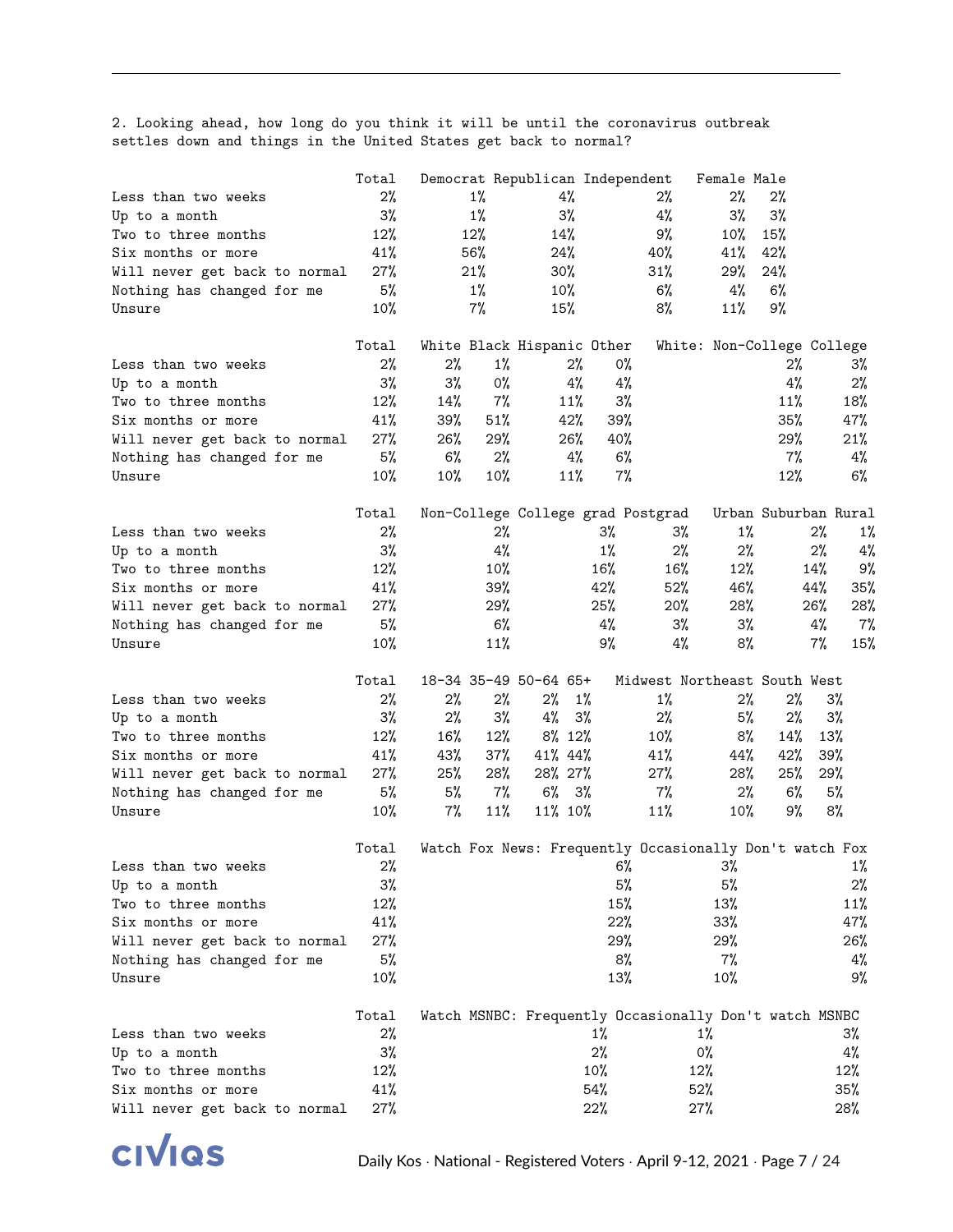| Nothing has changed for me | 5%   |     | 8%  |
|----------------------------|------|-----|-----|
| Unsure                     | 0% ـ | 10% | 11% |

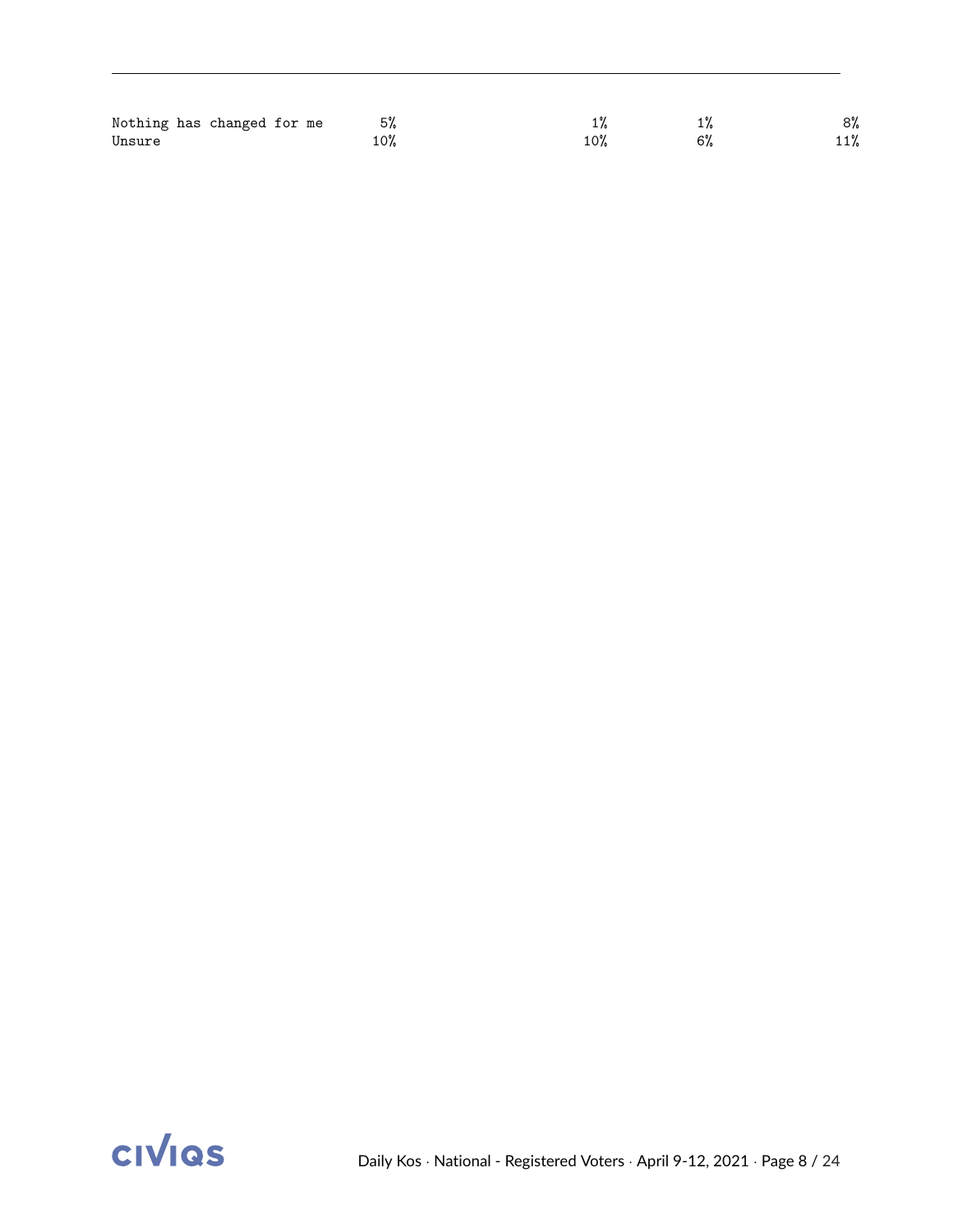3. How satisfied are you with your state or local government's coronavirus vaccine rollout?

|                      | Total |       |       | Democrat Republican Independent |     |                                                         | Female Male                |     |                      |
|----------------------|-------|-------|-------|---------------------------------|-----|---------------------------------------------------------|----------------------------|-----|----------------------|
| Completely satisfied | 21%   |       | 24%   | 22%                             |     | 17%                                                     | 22%                        | 21% |                      |
| Mostly satisfied     | 41%   |       | 50%   | 29%                             |     | 42%                                                     | 40%                        | 43% |                      |
| Not very satisfied   | 15%   |       | 16%   | 13%                             |     | 15%                                                     | 15%                        | 14% |                      |
| Not satisfied at all | 15%   |       | $7\%$ | 24%                             |     | 17%                                                     | 16%                        | 15% |                      |
| Unsure               | 8%    |       | 2%    | 13%                             |     | 9%                                                      | 7%                         | 7%  |                      |
|                      | Total |       |       | White Black Hispanic Other      |     |                                                         | White: Non-College College |     |                      |
| Completely satisfied | 21%   | 20%   | 23%   |                                 | 26% | 17%                                                     |                            | 20% | 21%                  |
| Mostly satisfied     | 41%   | 39%   | 49%   | 47%                             |     | 44%                                                     |                            | 36% | 43%                  |
| Not very satisfied   | 15%   | 15%   | 14%   | 11%                             |     | 14%                                                     |                            | 16% | 15%                  |
| Not satisfied at all | 15%   | 17%   | 8%    |                                 | 14% | 18%                                                     |                            | 18% | 15%                  |
| Unsure               | 8%    | 9%    | 7%    |                                 | 2%  | 7%                                                      |                            | 10% | 6%                   |
|                      | Total |       |       |                                 |     | Non-College College grad Postgrad                       |                            |     | Urban Suburban Rural |
| Completely satisfied | 21%   |       | 22%   |                                 | 18% | 23%                                                     | 22%                        |     | 20%<br>21%           |
| Mostly satisfied     | 41%   |       | 38%   |                                 | 47% | 45%                                                     | 46%                        |     | 40%<br>39%           |
| Not very satisfied   | 15%   |       | 15%   |                                 | 14% | 13%                                                     | 15%                        |     | 16%<br>12%           |
| Not satisfied at all | 15%   |       | 16%   |                                 | 15% | 13%                                                     | 13%                        |     | 15%<br>18%           |
| Unsure               | 8%    |       | 8%    |                                 | 6%  | 7%                                                      | 4%                         |     | 8%<br>10%            |
|                      | Total |       |       | 18-34 35-49 50-64 65+           |     | Midwest Northeast South West                            |                            |     |                      |
| Completely satisfied | 21%   | 15%   | 20%   | 25% 24%                         |     | 24%                                                     | 15%                        | 25% | 17%                  |
| Mostly satisfied     | 41%   | 44%   | 38%   | 38% 46%                         |     | 43%                                                     | 43%                        | 38% | 43%                  |
| Not very satisfied   | 15%   | 18%   | 13%   | 14% 14%                         |     | 11%                                                     | $16\%$                     | 17% | 13%                  |
| Not satisfied at all | 15%   | 16%   | 19%   | 15% 12%                         |     | 15%                                                     | 20%                        | 11% | 19%                  |
| Unsure               | 8%    | $7\%$ | 10%   | 9%                              | 4%  | $7\%$                                                   | $6\%$                      | 8%  | 9%                   |
|                      | Total |       |       |                                 |     | Watch Fox News: Frequently Occasionally Don't watch Fox |                            |     |                      |
| Completely satisfied | 21%   |       |       |                                 |     | 22%                                                     | 23%                        |     | $20\%$               |
| Mostly satisfied     | 41%   |       |       |                                 |     | 37%                                                     | 37%                        |     | 43%                  |
| Not very satisfied   | 15%   |       |       |                                 |     | 13%                                                     | 13%                        |     | 16%                  |
| Not satisfied at all | 15%   |       |       |                                 |     | 18%                                                     | 19%                        |     | 14%                  |
| Unsure               | 8%    |       |       |                                 |     | 10%                                                     | 9%                         |     | $7\%$                |
|                      | Total |       |       |                                 |     | Watch MSNBC: Frequently Occasionally Don't watch MSNBC  |                            |     |                      |
| Completely satisfied | 21%   |       |       |                                 | 29% |                                                         | 17%                        |     | 20%                  |
| Mostly satisfied     | 41%   |       |       |                                 | 48% |                                                         | 51%                        |     | 36%                  |
| Not very satisfied   | 15%   |       |       |                                 | 13% |                                                         | 15%                        |     | 15%                  |
| Not satisfied at all | 15%   |       |       |                                 | 7%  |                                                         | 13%                        |     | 18%                  |
| Unsure               | 8%    |       |       |                                 | 3%  |                                                         | 3%                         |     | 10%                  |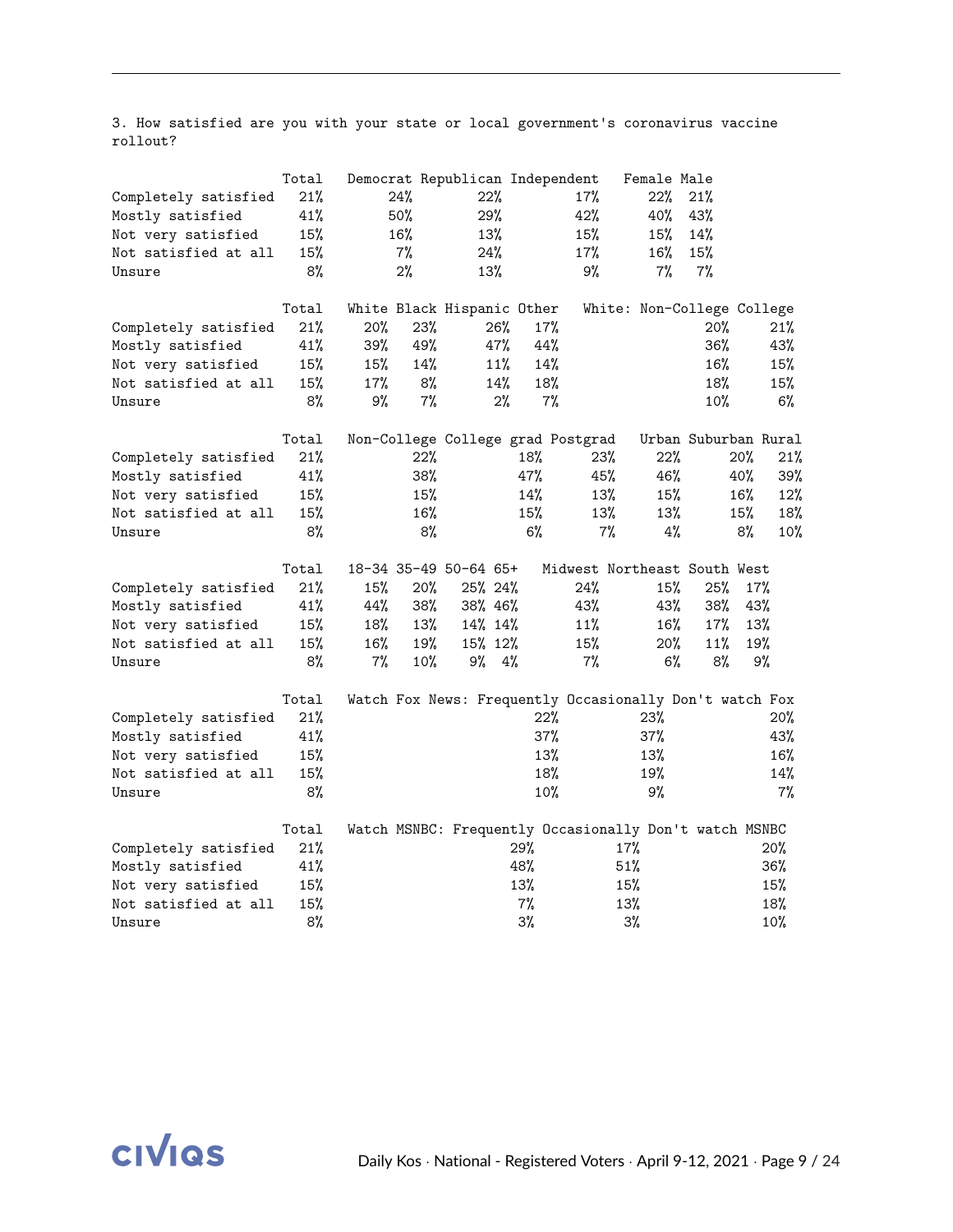|        | Total  |                            |         |    |          |        |       | Democrat Republican Independent Female Male             |       |       |       |
|--------|--------|----------------------------|---------|----|----------|--------|-------|---------------------------------------------------------|-------|-------|-------|
| Yes    | 7%     |                            | 9%      |    | 5%       |        | $7\%$ | 7%                                                      | 7%    |       |       |
| No     | $90\%$ |                            | 88%     |    | 93%      |        | 90%   | 90%                                                     | 91%   |       |       |
| Unsure | 3%     |                            | $3\%$   |    | $2\%$    |        | $3\%$ | 3%                                                      | 2%    |       |       |
|        | Total  | White Black Hispanic Other |         |    |          |        |       | White: Non-College College                              |       |       |       |
| Yes    | 7%     | 7%                         | 8%      |    | 8%       | 11%    |       |                                                         | 8%    |       | 5%    |
| No     | 90%    | $91\%$                     | 87%     |    | 89%      | 86%    |       |                                                         | 90%   |       | 93%   |
| Unsure | 3%     | $2\%$                      | 5%      |    | 3%       | 3%     |       |                                                         | 2%    |       | 2%    |
|        |        |                            |         |    |          |        |       |                                                         |       |       |       |
|        | Total  |                            |         |    |          |        |       | Non-College College grad Postgrad Urban Suburban Rural  |       |       |       |
| Yes    | 7%     |                            | 8%      |    |          | $7\%$  | 5%    | 8%                                                      |       | $6\%$ | 8%    |
| No     | 90%    |                            | 90%     |    |          | 90%    | 94%   | 88%                                                     |       | 92%   | 89%   |
| Unsure | $3\%$  |                            | 3%      |    |          | 3%     | $1\%$ | 4%                                                      |       | 2%    | 2%    |
|        | Total  |                            |         |    |          |        |       | 18-34 35-49 50-64 65+ Midwest Northeast South West      |       |       |       |
| Yes    | 7%     | $6\%$                      | 9%      | 8% | $4\%$    |        | 5%    | $6\%$                                                   | 8%    |       | 9%    |
| No     | 90%    |                            | 90% 89% |    | 88% 94%  |        |       | 92%                                                     | 90%   | 88%   |       |
|        |        |                            |         |    |          |        | 92%   |                                                         |       |       |       |
| Unsure | 3%     | 4%                         | 2%      |    | $3\%$ 1% |        | $3\%$ | $2\%$                                                   | $2\%$ |       | 3%    |
|        | Total  |                            |         |    |          |        |       | Watch Fox News: Frequently Occasionally Don't watch Fox |       |       |       |
| Yes    | $7\%$  |                            |         |    |          | 4%     |       | 6%                                                      |       |       | 8%    |
| No     | 90%    |                            |         |    |          | 94%    |       | 92%                                                     |       |       | 89%   |
| Unsure | 3%     |                            |         |    |          | 2%     |       | 2%                                                      |       |       | 3%    |
|        | Total  |                            |         |    |          |        |       | Watch MSNBC: Frequently Occasionally Don't watch MSNBC  |       |       |       |
| Yes    | 7%     |                            |         |    |          | $10\%$ |       | 7%                                                      |       |       | $7\%$ |
| No     | 90%    |                            |         |    |          | 88%    |       | 91%                                                     |       |       | 90%   |
| Unsure | 3%     |                            |         |    |          | $2\%$  |       | 2%                                                      |       |       | 3%    |
|        |        |                            |         |    |          |        |       |                                                         |       |       |       |

4. Do you or someone in your household have unpaid medical bills as a result of the coronavirus pandemic?

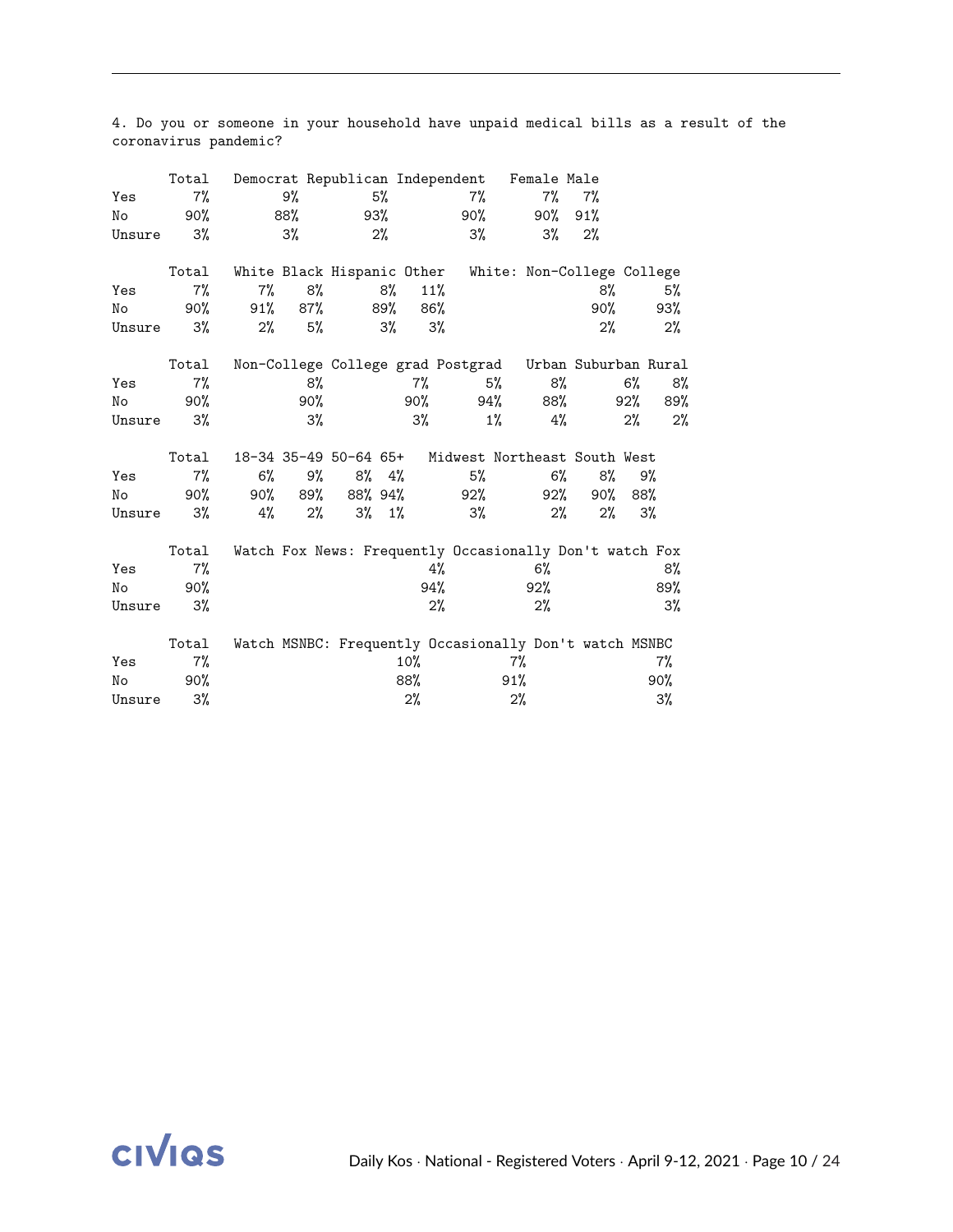| Yes<br>No<br>Unsure | Total<br>48%<br>44%<br>8% |     | 79%<br>$10\%$<br>11% | 12%             | 83%<br>5% |       | 46%<br>47%<br>$7\%$ | Democrat Republican Independent Female Male<br>49%<br>42%<br>9% | 47%<br>47%<br>$6\%$ |     |       |
|---------------------|---------------------------|-----|----------------------|-----------------|-----------|-------|---------------------|-----------------------------------------------------------------|---------------------|-----|-------|
|                     | Total                     |     |                      |                 |           |       |                     | White Black Hispanic Other White: Non-College College           |                     |     |       |
| Yes                 | 48%                       | 40% | 78%                  |                 | 63%       | 54%   |                     |                                                                 | 38%                 |     | 44%   |
| No                  | 44%                       | 53% | $10\%$               |                 | 28%       | 39%   |                     |                                                                 | 56%                 |     | 48%   |
| Unsure              | 8%                        | 7%  | 12%                  |                 | 9%        | 7%    |                     |                                                                 | $7\%$               |     | 7%    |
|                     | Total                     |     |                      |                 |           |       |                     | Non-College College grad Postgrad Urban Suburban Rural          |                     |     |       |
| Yes                 | 48%                       |     | 46%                  |                 | $51\%$    |       | 53%                 | 62%                                                             |                     | 46% | 39%   |
| No                  | 44%                       |     | 46%                  |                 |           | 43%   | 37%                 | 32%                                                             |                     | 45% | 52%   |
| Unsure              | 8%                        |     | 8%                   |                 |           | 5%    | $10\%$              | $6\%$                                                           |                     | 9%  | 9%    |
|                     | Total                     |     |                      |                 |           |       |                     | 18-34 35-49 50-64 65+ Midwest Northeast South West              |                     |     |       |
| Yes                 | 48%                       | 56% |                      | 49% 45% 41%     |           |       | 47%                 | $51\%$                                                          | 47%                 | 48% |       |
| No                  | 44%                       |     |                      | 38% 45% 46% 47% |           |       | 44%                 | 42%                                                             | 46%                 | 43% |       |
| Unsure              | 8%                        | 6%  | 5%                   | $9\%$ 11\%      |           |       | 9%                  | $6\%$                                                           | $7\%$               |     | 9%    |
|                     | Total                     |     |                      |                 |           |       |                     | Watch Fox News: Frequently Occasionally Don't watch Fox         |                     |     |       |
| Yes                 | 48%                       |     |                      |                 |           | $7\%$ |                     | $30\%$                                                          |                     |     | 60%   |
| No                  | 44%                       |     |                      |                 |           | 87%   |                     | 66%                                                             |                     |     | 30%   |
| Unsure              | 8%                        |     |                      |                 |           | 7%    |                     | 5%                                                              |                     |     | 9%    |
|                     | Total                     |     |                      |                 |           |       |                     | Watch MSNBC: Frequently Occasionally Don't watch MSNBC          |                     |     |       |
| Yes                 | 48%                       |     |                      |                 | 77%       |       |                     | 67%                                                             |                     |     | 35%   |
| No                  | 44%                       |     |                      |                 | 12%       |       |                     | 23%                                                             |                     |     | 58%   |
| Unsure              | 8%                        |     |                      |                 | 11%       |       |                     | 10%                                                             |                     |     | $7\%$ |

5. Do you support forgiveness of up to \$50,000 in federal student loan debt per borrower?

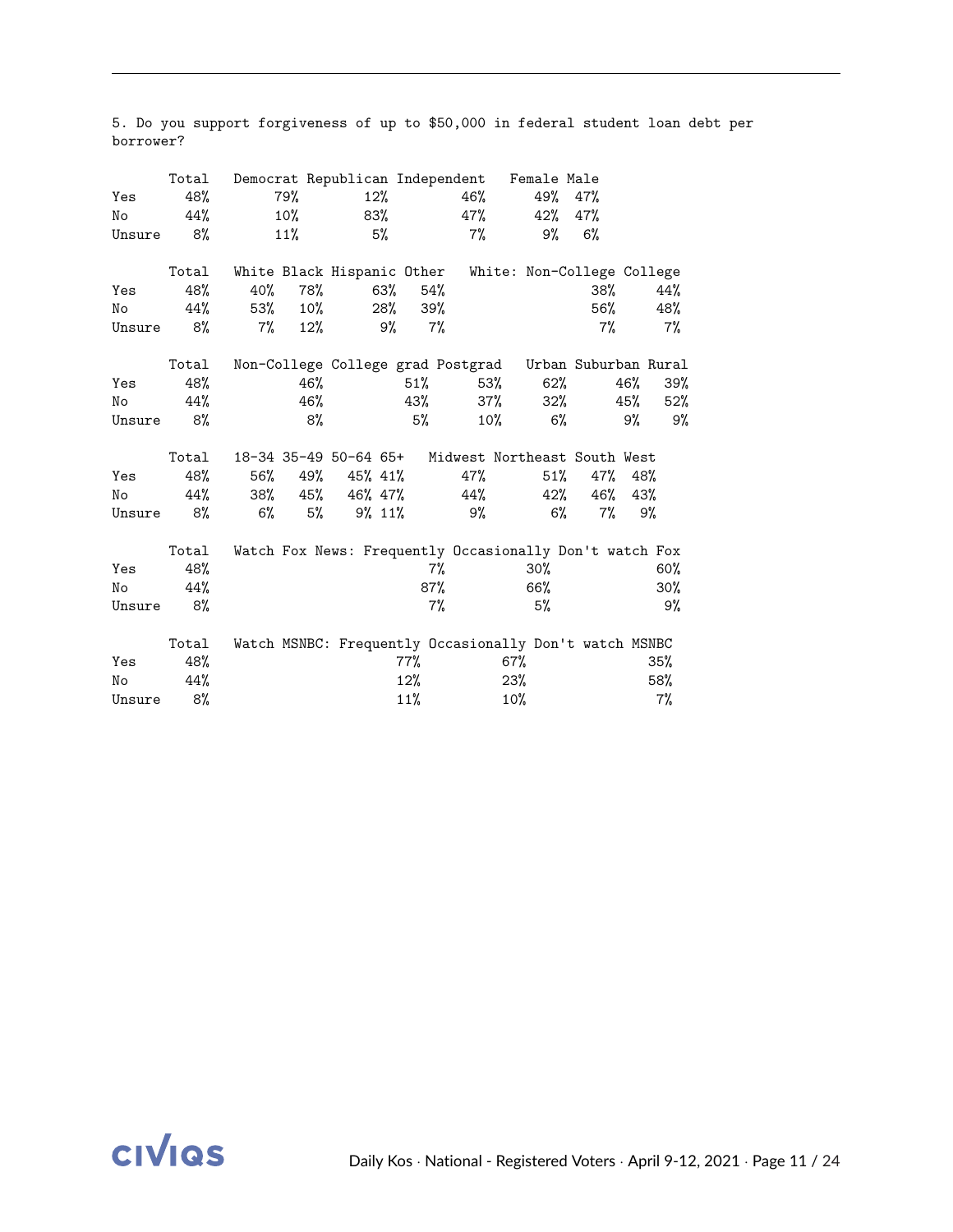|        | Total  |       |        |                            |             |        | Democrat Republican Independent | Female Male                                             |         |       |       |
|--------|--------|-------|--------|----------------------------|-------------|--------|---------------------------------|---------------------------------------------------------|---------|-------|-------|
| Yes    | 79%    |       | 79%    |                            | 77%         |        | 80%                             |                                                         | 79% 78% |       |       |
| No     | $20\%$ |       | 21%    |                            | $22\%$      |        | 19%                             | $20\%$                                                  | 21%     |       |       |
| Unsure | $1\%$  |       | 1%     |                            | $1\%$       |        | 1%                              | $1\%$                                                   | $1\%$   |       |       |
|        | Total  |       |        | White Black Hispanic Other |             |        |                                 | White: Non-College College                              |         |       |       |
| Yes    | 79%    | 79%   | 75%    |                            | 85%         | 70%    |                                 |                                                         | 81%     |       | 75%   |
| No     | 20%    | 20%   | 24%    |                            | 14%         | $30\%$ |                                 |                                                         | 18%     |       | 24%   |
| Unsure | $1\%$  | $1\%$ | 0%     |                            | $1\%$       | 0%     |                                 |                                                         | 1%      |       | 1%    |
|        | Total  |       |        |                            |             |        |                                 | Non-College College grad Postgrad Urban Suburban Rural  |         |       |       |
| Yes    | 79%    |       | $81\%$ |                            |             | 79%    | 68%                             | 76%                                                     |         | 76%   | 86%   |
| No     | 20%    |       | 18%    |                            |             | 21%    | 29%                             | 24%                                                     |         | 23%   | 13%   |
| Unsure | $1\%$  |       | $1\%$  |                            |             | 0%     | 2%                              | 0%                                                      |         | $1\%$ | 1%    |
|        | Total  |       |        | 18-34 35-49 50-64 65+      |             |        |                                 | Midwest Northeast South West                            |         |       |       |
| Yes    | 79%    | 77%   | 81%    | 76% 81%                    |             |        | 83%                             | 78%                                                     | 78%     | 77%   |       |
| No     | 20%    | 22%   | 19%    | 23% 18%                    |             |        | $16\%$                          | $20\%$                                                  | $22\%$  | 22%   |       |
| Unsure | 1%     | $1\%$ | $1\%$  |                            | $1\%$ $1\%$ |        | $1\%$                           | 2%                                                      | $1\%$   |       | 1%    |
|        | Total  |       |        |                            |             |        |                                 | Watch Fox News: Frequently Occasionally Don't watch Fox |         |       |       |
| Yes    | 79%    |       |        |                            |             | 74%    |                                 | $77\%$                                                  |         |       | 80%   |
| No     | 20%    |       |        |                            |             | $25\%$ |                                 | 22%                                                     |         |       | 19%   |
| Unsure | 1%     |       |        |                            |             | $2\%$  |                                 | $1\%$                                                   |         |       | 1%    |
|        | Total  |       |        |                            |             |        |                                 | Watch MSNBC: Frequently Occasionally Don't watch MSNBC  |         |       |       |
| Yes    | 79%    |       |        |                            |             | 77%    |                                 | $80\%$                                                  |         |       | 78%   |
| No     | 20%    |       |        |                            |             | 22%    |                                 | 19%                                                     |         |       | 20%   |
| Unsure | 1%     |       |        |                            |             | 0%     |                                 | 0%                                                      |         |       | $1\%$ |

6. Have you recently received a stimulus payment from the US government?

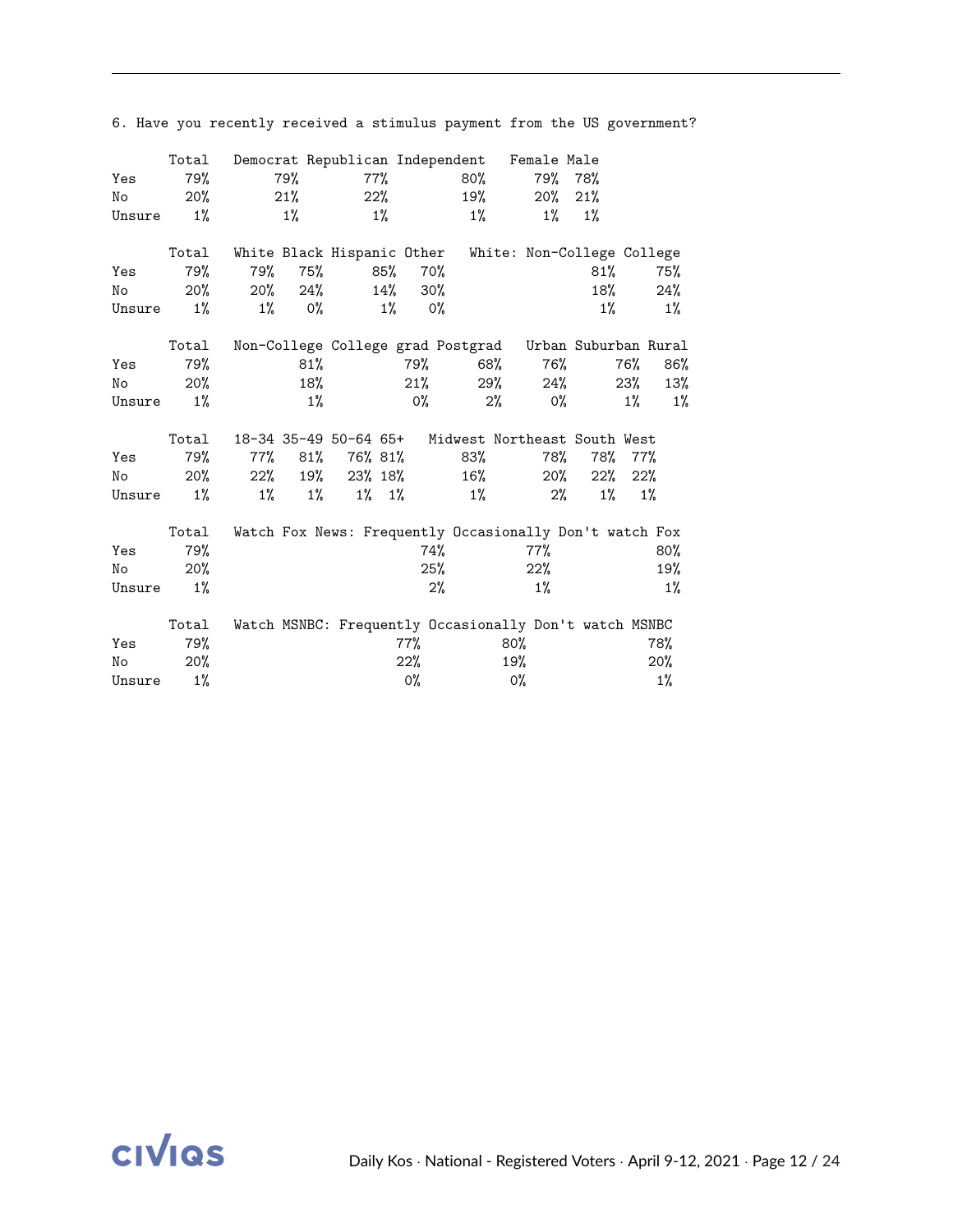|                                   | Total |       |       | Democrat Republican Independent   |       |       |                                                         | Female Male                |                      |     |       |
|-----------------------------------|-------|-------|-------|-----------------------------------|-------|-------|---------------------------------------------------------|----------------------------|----------------------|-----|-------|
| Yes, it was about what I expected | 70%   |       | 72%   | 68%                               |       |       | 70%                                                     | 72%                        | 69%                  |     |       |
| No, it was lower than I expected  | 5%    |       | 5%    | 5%                                |       |       | 7%                                                      | 4%                         | 6%                   |     |       |
| No, it was higher than I expected | 2%    |       | 2%    | 3%                                |       |       | 2%                                                      | 2%                         | 2%                   |     |       |
| I did not receive a payment       | 20%   |       | 20%   | 22%                               |       |       | 17%                                                     | 20%                        | 19%                  |     |       |
| Unsure                            | $2\%$ |       | $1\%$ | $3\%$                             |       |       | 4%                                                      | 2%                         | 3%                   |     |       |
|                                   | Total |       |       | White Black Hispanic Other        |       |       |                                                         | White: Non-College College |                      |     |       |
| Yes, it was about what I expected | 70%   | 71%   | 68%   |                                   | 75%   | 63%   |                                                         |                            | 71%                  |     | 69%   |
| No, it was lower than I expected  | 5%    | 5%    | 6%    |                                   | $7\%$ | 4%    |                                                         |                            | 6%                   |     | 4%    |
| No, it was higher than I expected | 2%    | 2%    | 2%    |                                   | $3\%$ | $1\%$ |                                                         |                            | 3%                   |     | 2%    |
| I did not receive a payment       | 20%   | 19%   | 23%   |                                   | 14%   | 28%   |                                                         |                            | 17%                  |     | 24%   |
| Unsure                            | $2\%$ | $3\%$ | $2\%$ |                                   | $1\%$ | $4\%$ |                                                         |                            | 3%                   |     | $1\%$ |
|                                   | Total |       |       | Non-College College grad Postgrad |       |       |                                                         |                            | Urban Suburban Rural |     |       |
| Yes, it was about what I expected | 70%   |       | 71%   |                                   |       | 71%   | 64%                                                     | 69%                        |                      | 67% | 78%   |
| No, it was lower than I expected  | 5%    |       | 6%    |                                   |       | 6%    | $3\%$                                                   | 5%                         |                      | 5%  | 6%    |
| No, it was higher than I expected | 2%    |       | 2%    |                                   |       | $1\%$ | 2%                                                      | $1\%$                      |                      | 3%  | $1\%$ |
| I did not receive a payment       | 20%   |       | 17%   |                                   |       | 21%   | 30%                                                     | 23%                        |                      | 22% | 13%   |
| Unsure                            | 2%    |       | 3%    |                                   |       | 1%    | 1%                                                      | 2%                         |                      | 3%  | 2%    |
|                                   | Total |       |       | 18-34 35-49 50-64 65+             |       |       | Midwest Northeast South West                            |                            |                      |     |       |
| Yes, it was about what I expected | 70%   | 68%   | 71%   | 67% 75%                           |       |       | 74%                                                     | 72%                        | 70%                  | 67% |       |
| No, it was lower than I expected  | 5%    | $7\%$ | 6%    | 5%                                | 4%    |       | 5%                                                      | 5%                         | 5%                   | 7%  |       |
| No, it was higher than I expected | $2\%$ | 2%    | 3%    | 3%                                | $1\%$ |       | 2%                                                      | $1\%$                      | 3%                   | 2%  |       |
| I did not receive a payment       | 20%   | 22%   | 18%   | 22% 16%                           |       |       | 16%                                                     | 19%                        | 21%                  | 22% |       |
| Unsure                            | 2%    | 2%    | 2%    | 3%                                | 3%    |       | 3%                                                      | 3%                         | 2%                   | 2%  |       |
|                                   | Total |       |       |                                   |       |       | Watch Fox News: Frequently Occasionally Don't watch Fox |                            |                      |     |       |
| Yes, it was about what I expected | 70%   |       |       |                                   |       | 70%   |                                                         | 67%                        |                      |     | 72%   |
| No, it was lower than I expected  | 5%    |       |       |                                   |       | 5%    |                                                         | 6%                         |                      |     | 5%    |
| No, it was higher than I expected | 2%    |       |       |                                   |       | $1\%$ |                                                         | 3%                         |                      |     | 2%    |
| I did not receive a payment       | 20%   |       |       |                                   |       | 23%   |                                                         | 21%                        |                      |     | 19%   |
| Unsure                            | 2%    |       |       |                                   |       | 2%    |                                                         | 3%                         |                      |     | 2%    |
|                                   | Total |       |       |                                   |       |       | Watch MSNBC: Frequently Occasionally Don't watch MSNBC  |                            |                      |     |       |
| Yes, it was about what I expected | 70%   |       |       |                                   | 72%   |       |                                                         | 75%                        |                      |     | 68%   |
| No, it was lower than I expected  | 5%    |       |       |                                   | 4%    |       |                                                         | 4%                         |                      |     | $6\%$ |
| No, it was higher than I expected | 2%    |       |       |                                   | 2%    |       |                                                         | 2%                         |                      |     | 2%    |
| I did not receive a payment       | 20%   |       |       |                                   | 21%   |       |                                                         | 18%                        |                      |     | 20%   |
| Unsure                            | 2%    |       |       |                                   | $1\%$ |       |                                                         | $1\%$                      |                      |     | 3%    |

7. If you recently received a stimulus payment, was it for the amount you expected?

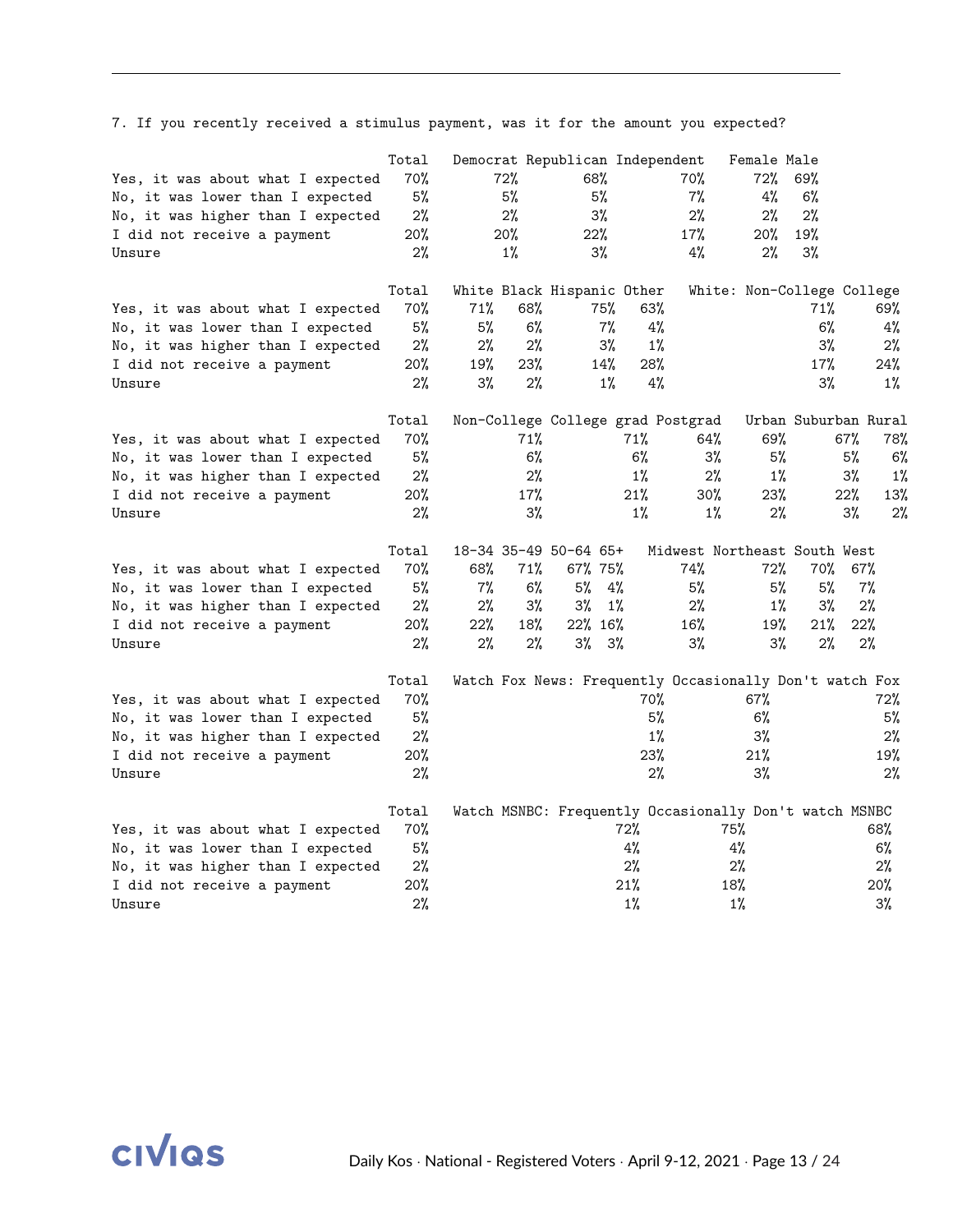8. Are you satisfied with the amount of your stimulus payment?

|                                   | Total |        |       | Democrat Republican Independent                         |       |                              | Female Male                |                      |       |       |
|-----------------------------------|-------|--------|-------|---------------------------------------------------------|-------|------------------------------|----------------------------|----------------------|-------|-------|
| Yes                               | 40%   | 50%    |       | $31\%$                                                  |       | $37\%$                       | 43%                        | 38%                  |       |       |
| No, should be higher              | 21%   | 28%    |       | 12%                                                     |       | 21%                          | 20%                        | 21%                  |       |       |
| No, should be lower               | $2\%$ |        | $1\%$ | 2%                                                      |       | 2%                           | 2%                         | $1\%$                |       |       |
| I don't support stimulus payments | 17%   |        | 2%    | 32%                                                     |       | 20%                          | 15%                        | 18%                  |       |       |
| I did not receive a payment       | 17%   | 19%    |       | 18%                                                     |       | 15%                          | 17%                        | 17%                  |       |       |
| Unsure                            | 4%    |        | $1\%$ | 5%                                                      |       | 5%                           | 4%                         | 4%                   |       |       |
|                                   | Total |        |       | White Black Hispanic Other                              |       |                              | White: Non-College College |                      |       |       |
| Yes                               | 40%   | 38%    | 48%   | 45%                                                     | 32%   |                              |                            | 38%                  |       | 39%   |
| No, should be higher              | 21%   | 18%    | 29%   | 29%                                                     | 20%   |                              |                            | 20%                  |       | 14%   |
| No, should be lower               | 2%    | 2%     | 0%    | 0%                                                      | $1\%$ |                              |                            | 2%                   |       | 3%    |
| I don't support stimulus payments | 17%   | 20%    | 4%    | 9%                                                      | 14%   |                              |                            | 21%                  |       | 20%   |
| I did not receive a payment       | 17%   | 17%    | 19%   | 13%                                                     | 25%   |                              |                            | 15%                  |       | 21%   |
| Unsure                            | $4\%$ | 4%     | $1\%$ | 3%                                                      | 7%    |                              |                            | 5%                   |       | 3%    |
|                                   | Total |        |       | Non-College College grad Postgrad                       |       |                              |                            | Urban Suburban Rural |       |       |
| Yes                               | 40%   |        | 41%   |                                                         | 40%   | 38%                          | 42%                        |                      | 40%   | 41%   |
| No, should be higher              | 21%   |        | 22%   |                                                         | 19%   | 16%                          | 26%                        |                      | 19%   | 19%   |
| No, should be lower               | 2%    |        | $1\%$ |                                                         | 2%    | 2%                           | $1\%$                      |                      | $1\%$ | 2%    |
| I don't support stimulus payments | 17%   |        | 17%   |                                                         | 17%   | 16%                          | 8%                         |                      | 18%   | 22%   |
| I did not receive a payment       | 17%   |        | 15%   |                                                         | 19%   | 26%                          | 20%                        |                      | 19%   | 11%   |
| Unsure                            | 4%    |        | 4%    |                                                         | $3\%$ | 3%                           | 3%                         |                      | $3\%$ | 5%    |
|                                   | Total |        |       | 18-34 35-49 50-64 65+                                   |       | Midwest Northeast South West |                            |                      |       |       |
| Yes                               | 40%   | $30\%$ | 39%   | 38% 53%                                                 |       | 40%                          | 41%                        | 42%                  | 36%   |       |
| No, should be higher              | 21%   | 29%    | 21%   | 20% 13%                                                 |       | 22%                          | $20\%$                     | 20%                  | 23%   |       |
| No, should be lower               | 2%    | $1\%$  | 3%    | 2%<br>$1\%$                                             |       | $1\%$                        | 2%                         | $2\%$                | $1\%$ |       |
| I don't support stimulus payments | 17%   | 18%    | 18%   | 17% 13%                                                 |       | 18%                          | 16%                        | 15%                  | 18%   |       |
| I did not receive a payment       | 17%   | 18%    | 16%   | 19% 16%                                                 |       | 14%                          | 17%                        | 18%                  | 19%   |       |
| Unsure                            | 4%    | 3%     | 3%    | 4%<br>4%                                                |       | 5%                           | 5%                         | $3\%$                | 2%    |       |
|                                   | Total |        |       | Watch Fox News: Frequently Occasionally Don't watch Fox |       |                              |                            |                      |       |       |
| Yes                               | 40%   |        |       |                                                         | 38%   |                              | 36%                        |                      |       | 42%   |
| No, should be higher              | 21%   |        |       |                                                         | 11%   |                              | 15%                        |                      |       | 25%   |
| No, should be lower               | 2%    |        |       |                                                         | $1\%$ |                              | 2%                         |                      |       | $1\%$ |
| I don't support stimulus payments | 17%   |        |       |                                                         | 25%   |                              | 25%                        |                      |       | 13%   |
| I did not receive a payment       | 17%   |        |       |                                                         | 19%   |                              | 17%                        |                      |       | 17%   |
| Unsure                            | $4\%$ |        |       |                                                         | 5%    |                              | 5%                         |                      |       | 3%    |
|                                   | Total |        |       | Watch MSNBC: Frequently Occasionally Don't watch MSNBC  |       |                              |                            |                      |       |       |
| Yes                               | 40%   |        |       |                                                         | 51%   |                              | 52%                        |                      |       | 33%   |
| No, should be higher              | 21%   |        |       |                                                         | 27%   |                              | 23%                        |                      |       | 19%   |
| No, should be lower               | 2%    |        |       |                                                         | 1%    |                              | 0%                         |                      |       | 2%    |
| I don't support stimulus payments | 17%   |        |       |                                                         | 0%    |                              | 8%                         |                      |       | 23%   |
| I did not receive a payment       | 17%   |        |       |                                                         | 20%   |                              | 14%                        |                      |       | 18%   |
| Unsure                            | $4\%$ |        |       |                                                         |       |                              |                            |                      |       |       |

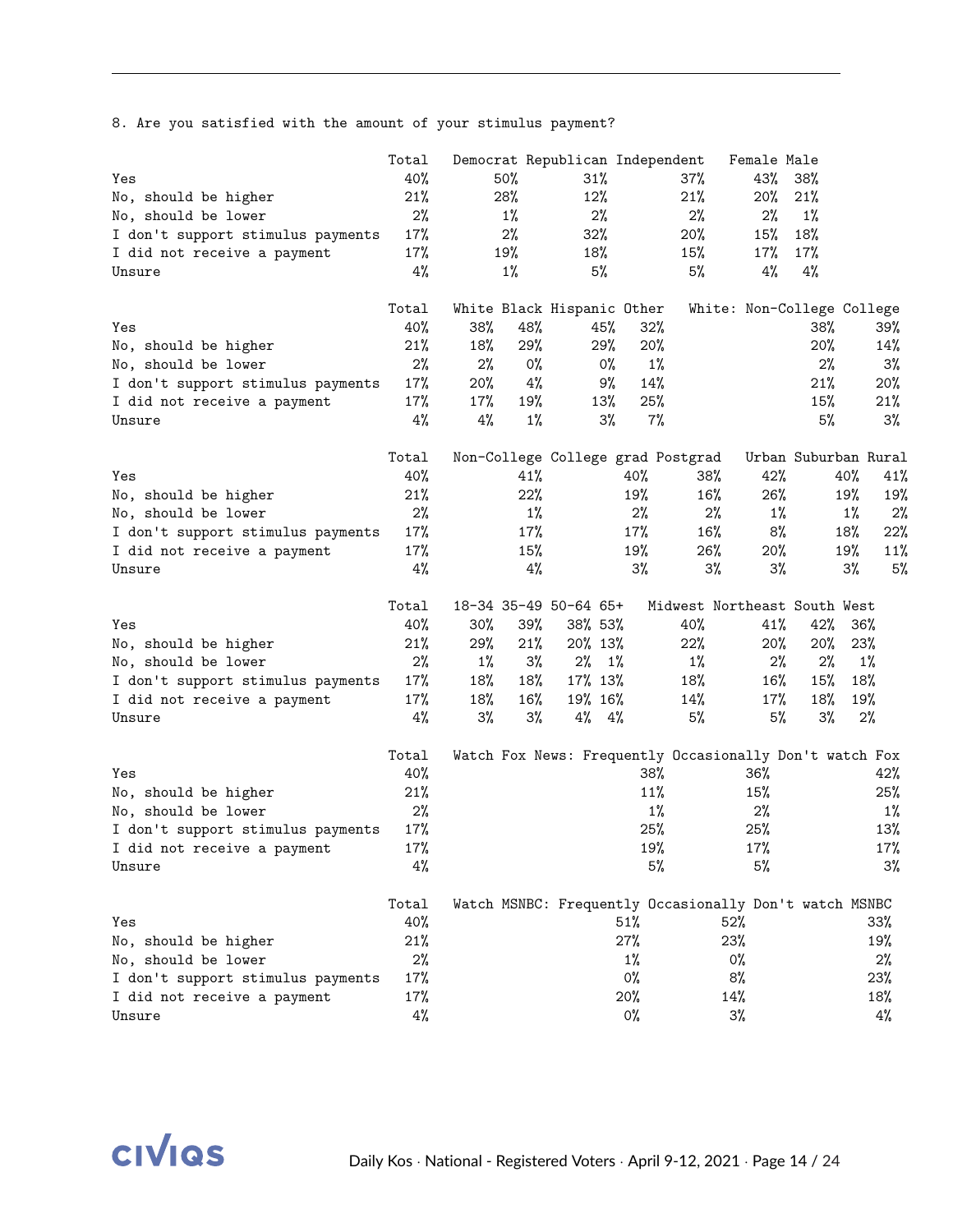|        | Total | Democrat Republican Independent |       |                             |          |       |     | Female Male                                             |          |     |       |
|--------|-------|---------------------------------|-------|-----------------------------|----------|-------|-----|---------------------------------------------------------|----------|-----|-------|
| Yes    | 54%   | 92%                             |       |                             | 9%       |       | 53% | $55\%$ 54%                                              |          |     |       |
| No     | 40%   | 5%                              |       | 82%                         |          |       | 41% | 38%                                                     | 43%      |     |       |
| Unsure | 5%    | 3%                              |       |                             | 9%       |       | 6%  | 7%                                                      | 4%       |     |       |
|        | Total | White Black Hispanic Other      |       |                             |          |       |     | White: Non-College College                              |          |     |       |
| Yes    | 54%   | 44%                             | 88%   |                             | 76%      | 59%   |     |                                                         | 42%      |     | 49%   |
| No     | 40%   | 50%                             | 7%    |                             | $20\%$   | 39%   |     |                                                         | $51\%$   |     | 47%   |
| Unsure | 5%    | 6%                              | 5%    |                             | 4%       | 3%    |     |                                                         | $7\%$    |     | 4%    |
|        | Total |                                 |       |                             |          |       |     | Non-College College grad Postgrad Urban Suburban Rural  |          |     |       |
| Yes    | 54%   |                                 | 53%   |                             |          | 56%   | 60% | 66%                                                     |          | 53% | 47%   |
| No     | 40%   |                                 | 41%   |                             |          | 41%   | 35% | 29%                                                     |          | 41% | 49%   |
| Unsure | 5%    |                                 | $6\%$ |                             |          | $3\%$ | 5%  | 6%                                                      |          | 6%  | 5%    |
|        | Total |                                 |       |                             |          |       |     | 18-34 35-49 50-64 65+ Midwest Northeast South West      |          |     |       |
| Yes    | 54%   | 58%                             |       | $51\%$ $54\%$ $54\%$        |          |       | 52% | 54%                                                     | 54%      | 57% |       |
| No     | 40%   |                                 |       | $33\%$ $45\%$ $42\%$ $41\%$ |          |       | 43% | 41%                                                     | 39%      | 39% |       |
| Unsure | 5%    | 9%                              | 4%    |                             | $4\%$ 5% |       | 5%  |                                                         | 6%<br>7% | 4%  |       |
|        | Total |                                 |       |                             |          |       |     | Watch Fox News: Frequently Occasionally Don't watch Fox |          |     |       |
| Yes    | 54%   |                                 |       |                             |          | 7%    |     | 33%                                                     |          |     | 68%   |
| No     | 40%   |                                 |       |                             |          | 85%   |     | 61%                                                     |          |     | 27%   |
| Unsure | 5%    |                                 |       |                             |          | 8%    |     | 6%                                                      |          |     | 5%    |
|        | Total |                                 |       |                             |          |       |     | Watch MSNBC: Frequently Occasionally Don't watch MSNBC  |          |     |       |
| Yes    | 54%   |                                 |       |                             |          | 96%   |     | $80\%$                                                  |          |     | 37%   |
| No     | 40%   |                                 |       |                             |          | 3%    |     | 16%                                                     |          |     | 56%   |
| Unsure | 5%    |                                 |       |                             |          | $1\%$ |     | 4%                                                      |          |     | $7\%$ |

9. Do you support raising the corporate tax rate and eliminating certain industries' tax breaks to help fund a \$2.3 trillion infrastructure and jobs bill?

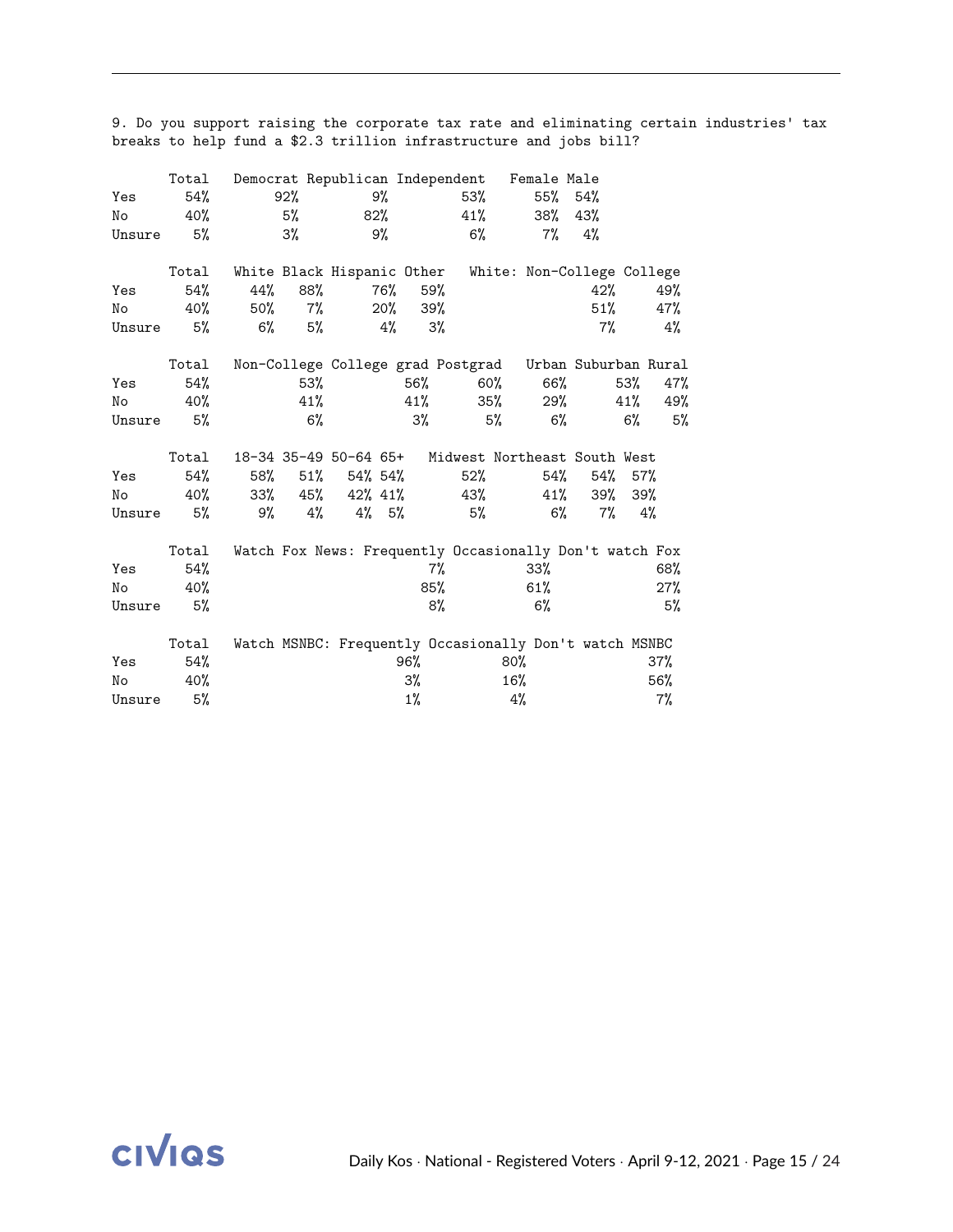10. What country do you think is the United States' greatest geopolitical threat?

|                    | Total |       |        | Democrat Republican Independent   |       |                              |       | Female Male |                            |       |       |
|--------------------|-------|-------|--------|-----------------------------------|-------|------------------------------|-------|-------------|----------------------------|-------|-------|
| China              | 58%   |       | 36%    | 82%                               |       | 60%                          |       | 53%         | 64%                        |       |       |
| Russia             | 24%   |       | 44%    | 4%                                |       | 21%                          |       | 26%         | 23%                        |       |       |
| North Korea        | 5%    |       | 6%     | 3%                                |       | $4\%$                        |       | 6%          | 3%                         |       |       |
| Iran               | 3%    |       | $1\%$  | 5%                                |       | 3%                           |       | 3%          | 2%                         |       |       |
| Saudi Arabia       | 2%    |       | $2\%$  | 0%                                |       | 2%                           |       | $1\%$       | 1%                         |       |       |
| Israel             | $1\%$ |       | 1%     | $1\%$                             |       | $1\%$                        |       | 0%          | $1\%$                      |       |       |
| Mexico             | $1\%$ |       | 0%     | $1\%$                             |       | $1\%$                        |       | 0%          | $1\%$                      |       |       |
| Ukraine            | 0%    |       | 0%     | $0\%$                             |       | $0\%$                        |       | 0%          | 0%                         |       |       |
| Iraq               | 0%    |       | 0%     | $0\%$                             |       | $0\%$                        |       | 0%          | 0%                         |       |       |
| Canada             | 0%    |       | $1\%$  | $0\%$                             |       | $0\%$                        |       | $1\%$       | 0%                         |       |       |
| Germany            | 0%    |       | 0%     | 0%                                |       | $0\%$                        |       | $0\%$       | 0%                         |       |       |
| The United Kingdom | 0%    |       | 0%     | 0%                                |       | $0\%$                        |       | 0%          | 0%                         |       |       |
| Some other country | $1\%$ |       | $1\%$  | 0%                                |       | 2%                           |       | $1\%$       | $1\%$                      |       |       |
| Unsure             | $6\%$ |       | 8%     | 4%                                |       | 6%                           |       | 8%          | 3%                         |       |       |
|                    | Total |       |        | White Black Hispanic Other        |       |                              |       |             | White: Non-College College |       |       |
| China              | 58%   | 63%   | 40%    | 44%                               |       | 57%                          |       |             | 65%                        |       | 61%   |
| Russia             | 24%   | 19%   | 41%    | 36%                               |       | 30%                          |       |             | 17%                        |       | 22%   |
| North Korea        | 5%    | 5%    | 5%     |                                   | 6%    | 5%                           |       |             | 5%                         |       | 4%    |
| Iran               | 3%    | 3%    | 0%     |                                   | 3%    | 3%                           |       |             | 4%                         |       | $2\%$ |
| Saudi Arabia       | $2\%$ | 2%    | 0%     |                                   | $1\%$ | $0\%$                        |       |             | 2%                         |       | 1%    |
| Israel             | $1\%$ | 1%    | 2%     |                                   | 0%    | $0\%$                        |       |             | $1\%$                      |       | $1\%$ |
| Mexico             | $1\%$ | $1\%$ | $1\%$  |                                   | $1\%$ | $0\%$                        |       |             | $0\%$                      |       | $1\%$ |
| Ukraine            | 0%    | 0%    | $1\%$  |                                   | 0%    | $0\%$                        |       |             | $0\%$                      |       | 0%    |
| Iraq               | 0%    | 0%    | 0%     |                                   | $1\%$ | $0\%$                        |       |             | $0\%$                      |       | 0%    |
| Canada             | 0%    | 0%    | 2%     |                                   | 0%    | $0\%$                        |       |             | $0\%$                      |       | 0%    |
| Germany            | 0%    | 0%    | $0\%$  |                                   | 0%    | $0\%$                        |       |             | $0\%$                      |       | 0%    |
| The United Kingdom | 0%    | 0%    | 0%     |                                   | 1%    | 0%                           |       |             | 0%                         |       | 0%    |
| Some other country | $1\%$ | $1\%$ | 1%     |                                   | $2\%$ | $0\%$                        |       |             | $1\%$                      |       | $2\%$ |
| Unsure             | $6\%$ | 5%    | 8%     |                                   | $7\%$ | 6%                           |       |             | 5%                         |       | 6%    |
|                    | Total |       |        | Non-College College grad Postgrad |       |                              |       |             | Urban Suburban Rural       |       |       |
| China              | 58%   |       | $57\%$ |                                   | 59%   |                              | 58%   | 53%         |                            | 59%   | 60%   |
| Russia             | 24%   |       | 24%    |                                   | 25%   |                              | 24%   | 28%         |                            | 25%   | 22%   |
| North Korea        | 5%    |       | 5%     |                                   | 4%    |                              | $4\%$ | 3%          |                            | 5%    | 5%    |
| Iran               | $3\%$ |       | $3\%$  |                                   | $2\%$ |                              | $1\%$ | $1\%$       |                            | 3%    | 3%    |
| Saudi Arabia       | $2\%$ |       | $2\%$  |                                   | $2\%$ |                              | $0\%$ | $0\%$       |                            | $2\%$ | $1\%$ |
| Israel             | $1\%$ |       | $1\%$  |                                   | $1\%$ |                              | 0%    | $1\%$       |                            | $1\%$ | $1\%$ |
| Mexico             | $1\%$ |       | 0%     |                                   | $1\%$ |                              | $1\%$ | $1\%$       |                            | 0%    | $1\%$ |
| Ukraine            | 0%    |       | 0%     |                                   | 0%    |                              | $1\%$ | 0%          |                            | 0%    | 0%    |
| Iraq               | 0%    |       | 0%     |                                   | 0%    |                              | 0%    | 0%          |                            | 0%    | 0%    |
| Canada             | 0%    |       | 0%     |                                   | 0%    |                              | $1\%$ | 2%          |                            | 0%    | 0%    |
| Germany            | 0%    |       | 0%     |                                   | 0%    |                              | 0%    | 0%          |                            | 0%    | 0%    |
| The United Kingdom | 0%    |       | 0%     |                                   | 0%    |                              | $1\%$ | 0%          |                            | 0%    | 0%    |
| Some other country | $1\%$ |       | $1\%$  |                                   | $1\%$ |                              | $1\%$ | $1\%$       |                            | $1\%$ | $1\%$ |
| Unsure             | $6\%$ |       | 6%     |                                   | $4\%$ |                              | 9%    | 9%          |                            | 4%    | 6%    |
|                    | Total |       |        | 18-34 35-49 50-64 65+             |       | Midwest Northeast South West |       |             |                            |       |       |
| China              | 58%   | 58%   | 58%    | 56% 59%                           |       | 60%                          |       | 59%         | 57%                        | 56%   |       |
| Russia             | 24%   | 21%   | 23%    | 28% 26%                           |       | 25%                          |       | 22%         | 24%                        | 26%   |       |
| North Korea        | 5%    | 5%    | 4%     | $3\%$                             | $7\%$ | $4\%$                        |       | 5%          | 6%                         |       | $3\%$ |

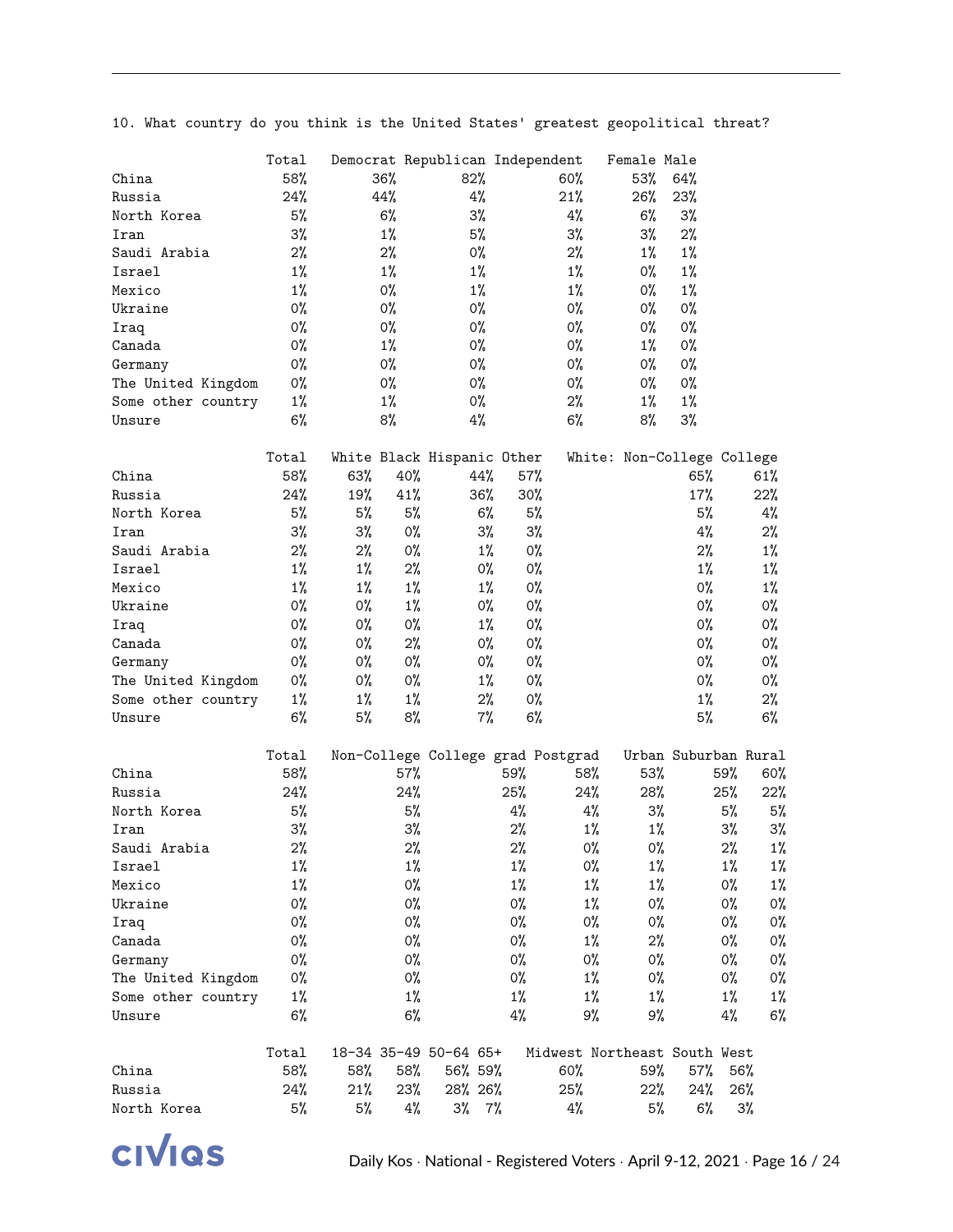| Iran               | 3%    | $1\%$ | 5% | 3%    | 2%    |        | $2\%$                                                   | $2\%$ | $3\%$ | 2%    |
|--------------------|-------|-------|----|-------|-------|--------|---------------------------------------------------------|-------|-------|-------|
| Saudi Arabia       | 2%    | $3\%$ | 2% | $1\%$ | 0%    |        | $1\%$                                                   | 1%    | $2\%$ | $2\%$ |
| Israel             | $1\%$ | $1\%$ | 1% | $1\%$ | 0%    |        | $1\%$                                                   | $1\%$ | $1\%$ | 0%    |
| Mexico             | $1\%$ | 0%    | 0% | $1\%$ | 1%    |        | 0%                                                      | 1%    | $1\%$ | $1\%$ |
| Ukraine            | 0%    | 0%    | 0% | 0%    | 0%    |        | 0%                                                      | 0%    | 0%    | 0%    |
| Iraq               | 0%    | 0%    | 0% | 0%    | 0%    |        | $0\%$                                                   | 0%    | 0%    | 0%    |
| Canada             | 0%    | $1\%$ | 0% | 1%    | 0%    |        | 0%                                                      | 0%    | $1\%$ | 0%    |
| Germany            | $0\%$ | 0%    | 0% | 0%    | 0%    |        | 0%                                                      | 0%    | 0%    | 0%    |
| The United Kingdom | 0%    | $1\%$ | 0% | 0%    | 0%    |        | 0%                                                      | 0%    | 0%    | 1%    |
| Some other country | $1\%$ | $1\%$ | 2% | 0%    | $1\%$ |        | $1\%$                                                   | 2%    | 0%    | $2\%$ |
| Unsure             | 6%    | 9%    | 6% | 4%    | 4%    |        | 5%                                                      | 7%    | 5%    | 6%    |
|                    | Total |       |    |       |       |        | Watch Fox News: Frequently Occasionally Don't watch Fox |       |       |       |
| China              | 58%   |       |    |       |       | $87\%$ |                                                         | 72%   |       | 49%   |
| Russia             | 24%   |       |    |       |       | 2%     |                                                         | 14%   |       | 31%   |
| North Korea        | 5%    |       |    |       |       | 3%     |                                                         | $3\%$ |       | 5%    |
| Iran               | $3\%$ |       |    |       |       | $4\%$  |                                                         | 3%    |       | 2%    |
| Saudi Arabia       | 2%    |       |    |       |       | 0%     |                                                         | $1\%$ |       | 2%    |
| Israel             | $1\%$ |       |    |       |       | 0%     |                                                         | 0%    |       | 1%    |
| Mexico             | $1\%$ |       |    |       |       | $1\%$  |                                                         | $1\%$ |       | 0%    |
| Ukraine            | 0%    |       |    |       |       | 0%     |                                                         | 0%    |       | 0%    |
| Iraq               | 0%    |       |    |       |       | 0%     |                                                         | 1%    |       | 0%    |
| Canada             | $0\%$ |       |    |       |       | $1\%$  |                                                         | $0\%$ |       | 0%    |
| Germany            | 0%    |       |    |       |       | 0%     |                                                         | 0%    |       | 0%    |
| The United Kingdom | 0%    |       |    |       |       | 0%     |                                                         | 0%    |       | 0%    |
| Some other country | $1\%$ |       |    |       |       | 0%     |                                                         | 0%    |       | 2%    |
| Unsure             | 6%    |       |    |       |       | 2%     |                                                         | 5%    |       | $7\%$ |
|                    | Total |       |    |       |       |        | Watch MSNBC: Frequently Occasionally Don't watch MSNBC  |       |       |       |
| China              | 58%   |       |    |       | 32%   |        | 46%                                                     |       |       | 67%   |
| Russia             | 24%   |       |    |       | 55%   |        | 34%                                                     |       |       | 14%   |
| North Korea        | 5%    |       |    |       | 7%    |        | 7%                                                      |       |       | $3\%$ |
| Iran               | $3\%$ |       |    |       | $1\%$ |        | $1\%$                                                   |       |       | $3\%$ |
| Saudi Arabia       | 2%    |       |    |       | 0%    |        | 2%                                                      |       |       | 2%    |
| Israel             | $1\%$ |       |    |       | 0%    |        | $1\%$                                                   |       |       | $1\%$ |
| Mexico             | $1\%$ |       |    |       | 0%    |        | 0%                                                      |       |       | $1\%$ |
| Ukraine            | 0%    |       |    |       | 0%    |        | 0%                                                      |       |       | $0\%$ |
| Iraq               | 0%    |       |    |       | 0%    |        | 0%                                                      |       |       | 0%    |
| Canada             | 0%    |       |    |       | $1\%$ |        | $1\%$                                                   |       |       | 0%    |
| Germany            | 0%    |       |    |       | 0%    |        | 0%                                                      |       |       | 0%    |
| The United Kingdom | 0%    |       |    |       | 0%    |        | 0%                                                      |       |       | 0%    |
| Some other country | $1\%$ |       |    |       | 0%    |        | $1\%$                                                   |       |       | $1\%$ |
| Unsure             | 6%    |       |    |       | 5%    |        | 5%                                                      |       |       | 6%    |

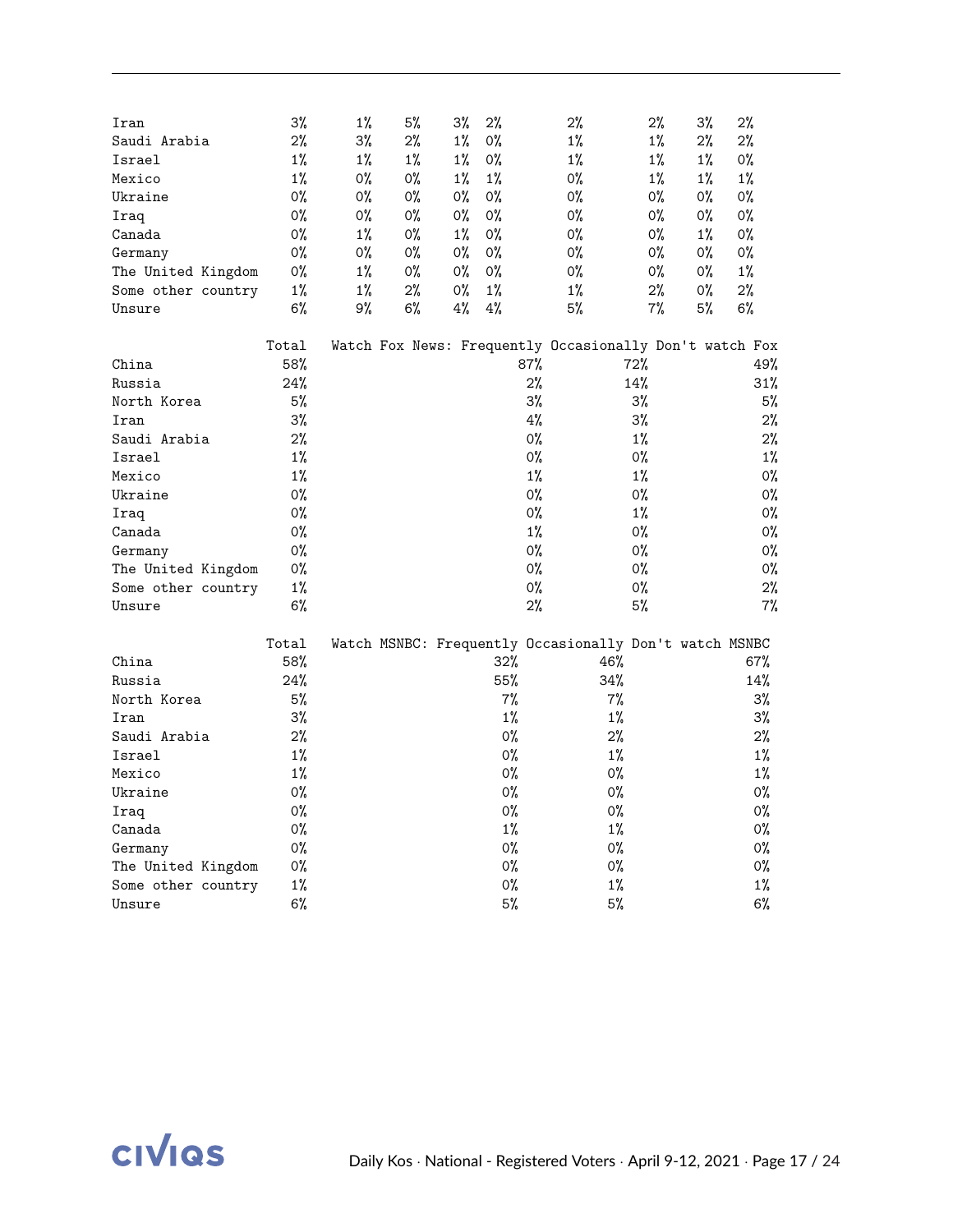11. Do you support eliminating the Senate filibuster?

|                               | Total |        |     |                            |        | Democrat Republican Independent                         | Female Male                |     |                      |
|-------------------------------|-------|--------|-----|----------------------------|--------|---------------------------------------------------------|----------------------------|-----|----------------------|
| Yes, eliminate the filibuster | 39%   |        | 69% | 8%                         |        | 34%                                                     | 39%                        | 38% |                      |
| Reform but do not eliminate   | 14%   |        | 17% |                            | 7%     | 16%                                                     | 14%                        | 14% |                      |
| No, keep the filibuster       | 38%   |        | 5%  | 75%                        |        | 40%                                                     | 34%                        | 42% |                      |
| Unsure                        | 10%   |        | 8%  | 10%                        |        | 10%                                                     | 12%                        | 6%  |                      |
|                               | Total |        |     | White Black Hispanic Other |        |                                                         | White: Non-College College |     |                      |
| Yes, eliminate the filibuster | 39%   | $30\%$ | 71% |                            | 56%    | 41%                                                     |                            | 29% | $32\%$               |
| Reform but do not eliminate   | 14%   | 13%    | 12% |                            | 16%    | 16%                                                     |                            | 12% | 16%                  |
| No, keep the filibuster       | 38%   | 47%    | 7%  |                            | $20\%$ | 33%                                                     |                            | 48% | 45%                  |
| Unsure                        | 10%   | 10%    | 10% |                            | 9%     | 11%                                                     |                            | 11% | 7%                   |
|                               | Total |        |     |                            |        | Non-College College grad Postgrad                       |                            |     | Urban Suburban Rural |
| Yes, eliminate the filibuster | 39%   |        | 38% |                            | 38%    | 44%                                                     | 48%                        |     | 39%<br>31%           |
| Reform but do not eliminate   | 14%   |        | 13% |                            | $16\%$ | 14%                                                     | 16%                        |     | 11%<br>13%           |
| No, keep the filibuster       | 38%   |        | 38% |                            | 38%    | 37%                                                     | 26%                        |     | 38%<br>47%           |
| Unsure                        | 10%   |        | 11% |                            | 8%     | 5%                                                      | 10%                        |     | 10%<br>9%            |
|                               | Total |        |     | 18-34 35-49 50-64 65+      |        | Midwest Northeast South West                            |                            |     |                      |
| Yes, eliminate the filibuster | 39%   | 41%    | 37% | 38% 40%                    |        | 37%                                                     | 39%                        | 38% | 43%                  |
| Reform but do not eliminate   | 14%   | 15%    | 14% | 10% 14%                    |        | 13%                                                     | 14%                        | 13% | 14%                  |
| No, keep the filibuster       | 38%   | 33%    | 40% | 39% 40%                    |        | 40%                                                     | 38%                        | 38% | 35%                  |
| Unsure                        | 10%   | 11%    | 9%  | 13% 5%                     |        | 9%                                                      | 9%                         | 10% | 9%                   |
|                               | Total |        |     |                            |        | Watch Fox News: Frequently Occasionally Don't watch Fox |                            |     |                      |
| Yes, eliminate the filibuster | 39%   |        |     |                            |        | 6%                                                      | 19%                        |     | 51%                  |
| Reform but do not eliminate   | 14%   |        |     |                            |        | 4%                                                      | 13%                        |     | 15%                  |
| No, keep the filibuster       | 38%   |        |     |                            |        | 84%                                                     | 57%                        |     | 25%                  |
| Unsure                        | 10%   |        |     |                            |        | 5%                                                      | 12%                        |     | 10%                  |
|                               | Total |        |     |                            |        | Watch MSNBC: Frequently Occasionally Don't watch MSNBC  |                            |     |                      |
| Yes, eliminate the filibuster | 39%   |        |     |                            | 75%    |                                                         | $53\%$                     |     | 26%                  |
| Reform but do not eliminate   | 14%   |        |     |                            | 16%    |                                                         | 20%                        |     | 11%                  |
| No, keep the filibuster       | 38%   |        |     |                            | 4%     |                                                         | 17%                        |     | 52%                  |
| Unsure                        | 10%   |        |     |                            | 5%     |                                                         | 10%                        |     | 11%                  |

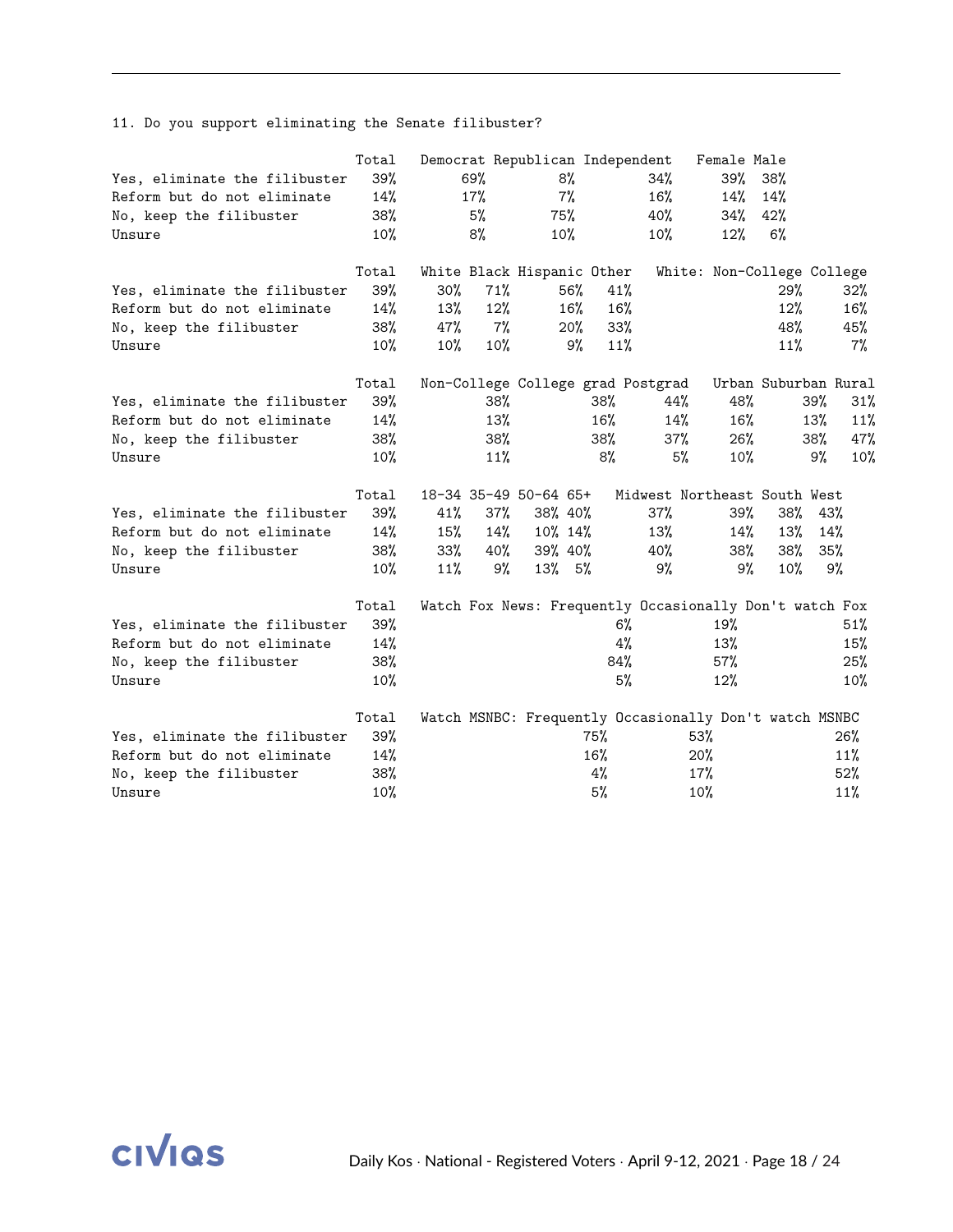|                                | Total |     | Democrat Republican Independent   |         |             |       |                                                         | Female Male |                      |     |       |
|--------------------------------|-------|-----|-----------------------------------|---------|-------------|-------|---------------------------------------------------------|-------------|----------------------|-----|-------|
| Approve                        | 48%   |     | 91%                               |         | 5%          |       | 38%                                                     | 49%         | 46%                  |     |       |
| Disapprove                     | 47%   |     | $6\%$                             | 92%     |             |       | 51%                                                     | 45%         | 48%                  |     |       |
| Neither approve nor disapprove | 6%    |     | 3%                                |         | $3\%$       |       | 11%                                                     | 5%          | 5%                   |     |       |
|                                | Total |     | White Black Hispanic Other        |         |             |       | White: Non-College College                              |             |                      |     |       |
| Approve                        | 48%   | 37% | 85%                               |         | 73%         | 52%   |                                                         |             | 33%                  |     | 42%   |
| Disapprove                     | 47%   | 57% | $10\%$                            |         | 22%         | 47%   |                                                         |             | 61%                  |     | 51%   |
| Neither approve nor disapprove | 6%    | 6%  | 5%                                |         | 5%          | $1\%$ |                                                         |             | 6%                   |     | $6\%$ |
|                                | Total |     | Non-College College grad Postgrad |         |             |       |                                                         |             | Urban Suburban Rural |     |       |
| Approve                        | 48%   |     | 45%                               |         | 51%         |       | 54%                                                     | 60%         |                      | 47% | 38%   |
| Disapprove                     | 47%   |     | 49%                               |         | 44%         |       | 40%                                                     | 33%         |                      | 48% | 57%   |
| Neither approve nor disapprove | 6%    |     | $6\%$                             |         |             | 5%    | $6\%$                                                   | $7\%$       |                      | 5%  | 5%    |
|                                | Total |     | 18-34 35-49 50-64 65+             |         |             |       | Midwest Northeast South West                            |             |                      |     |       |
| Approve                        | 48%   | 45% | 44%                               | 49% 52% |             |       | 44%                                                     | 47%         | 49%                  | 49% |       |
| Disapprove                     | 47%   | 43% | 52%                               | 47% 45% |             |       | 49%                                                     | 46%         | 47%                  | 45% |       |
| Neither approve nor disapprove | 6%    | 12% | 4%                                |         | $3\%$ $3\%$ |       | $6\%$                                                   | $7\%$       | 4%                   |     | 6%    |
|                                | Total |     |                                   |         |             |       | Watch Fox News: Frequently Occasionally Don't watch Fox |             |                      |     |       |
| Approve                        | 48%   |     |                                   |         |             | 2%    |                                                         | 28%         |                      |     | 61%   |
| Disapprove                     | 47%   |     |                                   |         |             | 95%   |                                                         | $67\%$      |                      |     | 33%   |
| Neither approve nor disapprove | 6%    |     |                                   |         |             | 3%    |                                                         | 5%          |                      |     | $6\%$ |
|                                | Total |     |                                   |         |             |       | Watch MSNBC: Frequently Occasionally Don't watch MSNBC  |             |                      |     |       |
| Approve                        | 48%   |     |                                   |         | 97%         |       | 76%                                                     |             |                      |     | 27%   |
| Disapprove                     | 47%   |     |                                   |         | $2\%$       |       | 19%                                                     |             |                      |     | 66%   |
| Neither approve nor disapprove | 6%    |     |                                   |         | $1\%$       |       | 5%                                                      |             |                      |     | $7\%$ |

12. Do you approve or disapprove of the way Joe Biden is handling his job as president?

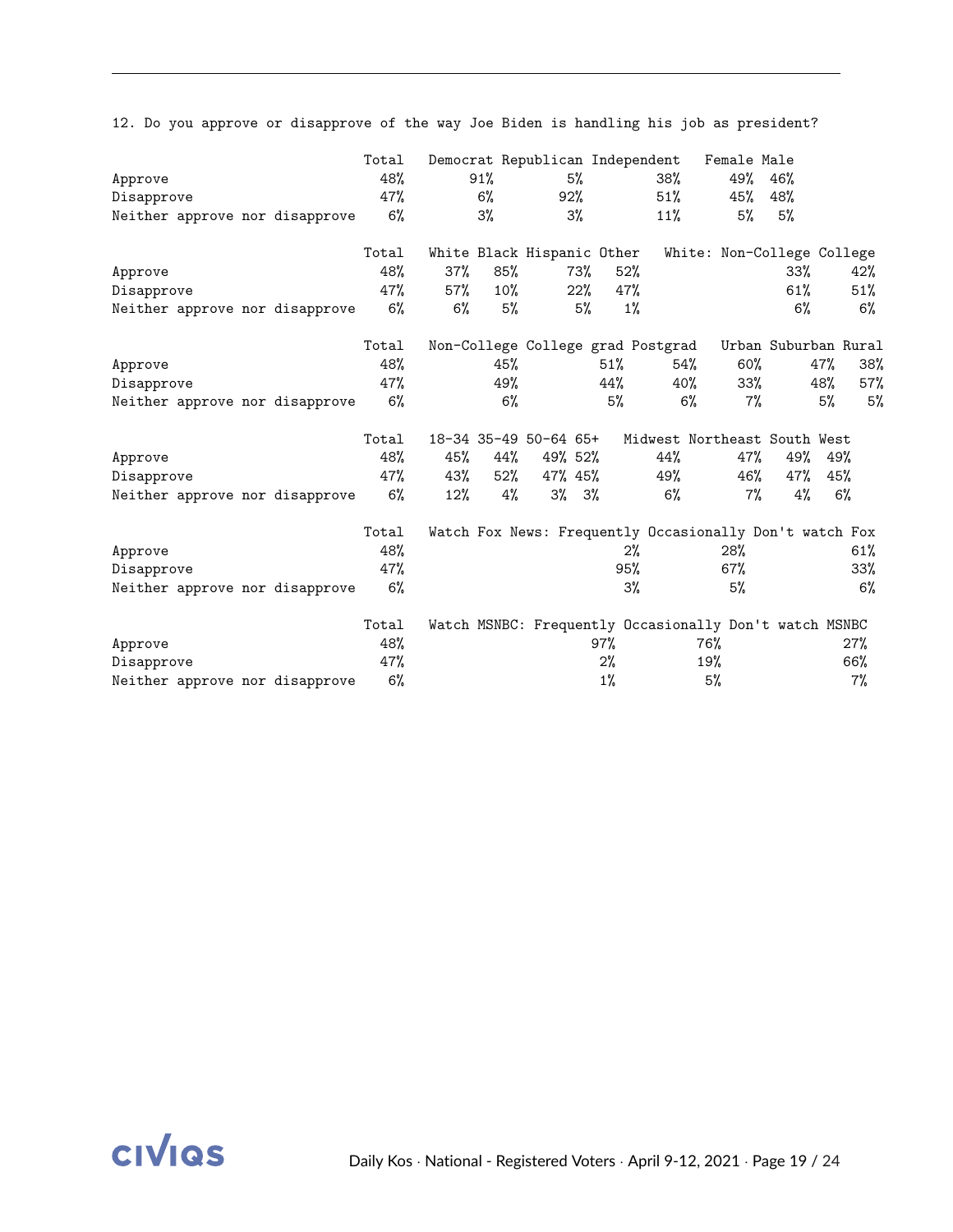13. Do you watch MSNBC?

|                          | Total  |        |        |                            |        |         | Democrat Republican Independent Female Male             |        |                            |        |       |
|--------------------------|--------|--------|--------|----------------------------|--------|---------|---------------------------------------------------------|--------|----------------------------|--------|-------|
| Yes, frequently          | 13%    |        | $30\%$ |                            | 1%     |         | $6\%$                                                   | 15%    | 12%                        |        |       |
| Yes, occasionally        | $23\%$ |        | 35%    |                            | 9%     |         | 22%                                                     | 22%    | 23%                        |        |       |
| I do not watch MSNBC 64% |        |        | 36%    | 90%                        |        |         | 72%                                                     | 63%    | 65%                        |        |       |
|                          | Total  |        |        | White Black Hispanic Other |        |         |                                                         |        | White: Non-College College |        |       |
| Yes, frequently          | 13%    | 7%     | 39%    |                            | 25%    | 19%     |                                                         |        | 7%                         |        | $6\%$ |
| Yes, occasionally        | 23%    | 19%    | 36%    |                            | $31\%$ | 18%     |                                                         |        | 19%                        |        | 19%   |
| I do not watch MSNBC 64% |        | 74%    | 26%    |                            | 45%    | 62%     |                                                         |        | 74%                        |        | 75%   |
|                          | Total  |        |        |                            |        |         | Non-College College grad Postgrad Urban Suburban Rural  |        |                            |        |       |
| Yes, frequently          | 13%    |        | 13%    |                            |        | 14%     | 11%                                                     | $16\%$ |                            | 14%    | 11%   |
| Yes, occasionally        | 23%    |        | 23%    |                            |        | 23%     | $20\%$                                                  | 28%    |                            | $22\%$ | 18%   |
| I do not watch MSNBC 64% |        |        | 64%    |                            |        | 63%     | 69%                                                     | 56%    |                            | 65%    | 71%   |
|                          | Total  |        |        | 18-34 35-49 50-64 65+      |        |         | Midwest Northeast South West                            |        |                            |        |       |
| Yes, frequently          | 13%    | 5%     | 9%     | 16% 24%                    |        |         | 14%                                                     | 13%    | 14%                        | 13%    |       |
| Yes, occasionally        | 23%    | $20\%$ | 23%    | $22\%$ 25%                 |        |         | 19%                                                     | 26%    | 24%                        | 21%    |       |
| I do not watch MSNBC     | 64%    | 75%    | 68%    | 62% 51%                    |        |         | 67%                                                     | $61\%$ | 63%                        | 66%    |       |
|                          | Total  |        |        |                            |        |         | Watch Fox News: Frequently Occasionally Don't watch Fox |        |                            |        |       |
| Yes, frequently          | 13%    |        |        |                            |        | $1\%$   |                                                         | 11%    |                            |        | 16%   |
| Yes, occasionally        | 23%    |        |        |                            |        | 13%     |                                                         | $30\%$ |                            |        | 21%   |
| I do not watch MSNBC     | 64%    |        |        |                            |        | $87\%$  |                                                         | 59%    |                            |        | 63%   |
|                          | Total  |        |        |                            |        |         | Watch MSNBC: Frequently Occasionally Don't watch MSNBC  |        |                            |        |       |
| Yes, frequently          | 13%    |        |        |                            |        | $100\%$ |                                                         | 0%     |                            |        | 0%    |
| Yes, occasionally        | 23%    |        |        |                            |        | 0%      |                                                         | 100%   |                            |        | $0\%$ |
| I do not watch MSNBC     | 64%    |        |        |                            |        | $0\%$   |                                                         | 0%     |                            |        | 100%  |

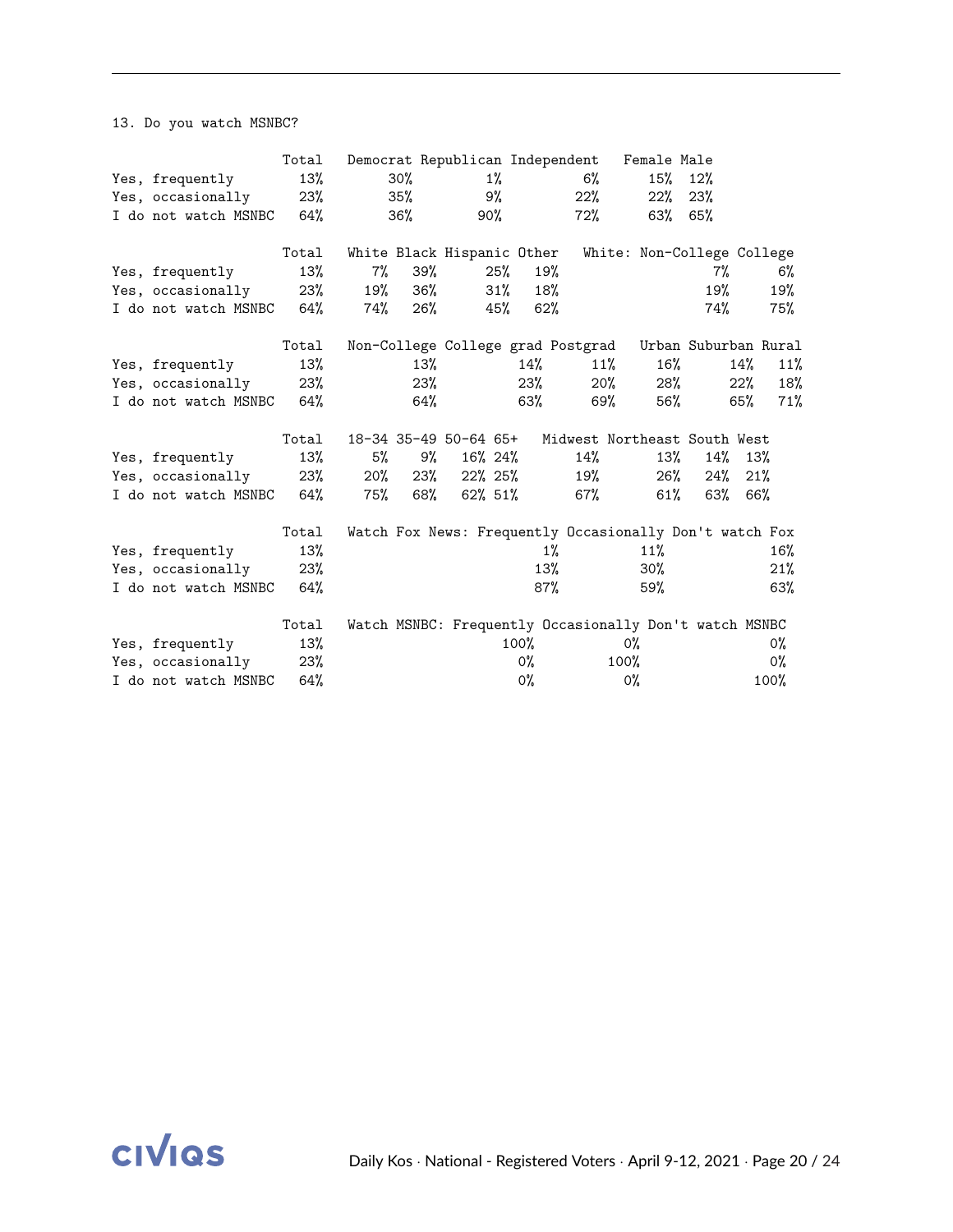14. Do you watch Fox News?

|                         | Total |        |        | Democrat Republican Independent |     |       |                                                         | Female Male                |                      |        |      |
|-------------------------|-------|--------|--------|---------------------------------|-----|-------|---------------------------------------------------------|----------------------------|----------------------|--------|------|
| Yes, frequently         | 9%    |        | $1\%$  | 21%                             |     |       | 8%                                                      | 9%                         | 10%                  |        |      |
| Yes, occasionally       | 24%   |        | 14%    |                                 | 36% |       | 24%                                                     | 24%                        | 25%                  |        |      |
| I do not watch Fox News | 67%   |        | 85%    |                                 | 43% |       | 68%                                                     |                            | $67\%$ $65\%$        |        |      |
|                         | Total |        |        | White Black Hispanic Other      |     |       |                                                         | White: Non-College College |                      |        |      |
| Yes, frequently         | 9%    | 12%    | 1%     |                                 | 3%  | 4%    |                                                         |                            | 14%                  |        | 9%   |
| Yes, occasionally       | 24%   | 26%    | 16%    |                                 | 23% | 26%   |                                                         |                            | 27%                  |        | 23%  |
| I do not watch Fox News | 67%   | $62\%$ | 83%    |                                 | 74% | 70%   |                                                         |                            | 59%                  |        | 68%  |
|                         | Total |        |        |                                 |     |       | Non-College College grad Postgrad                       |                            | Urban Suburban Rural |        |      |
| Yes, frequently         | 9%    |        | $10\%$ |                                 |     | $6\%$ | 8%                                                      | $7\%$                      |                      | $10\%$ | 10%  |
| Yes, occasionally       | 24%   |        | 25%    |                                 |     | 24%   | 18%                                                     | $20\%$                     |                      | 25%    | 28%  |
| I do not watch Fox News | 67%   |        | 64%    |                                 |     | 69%   | 74%                                                     | 72%                        |                      | 66%    | 62%  |
|                         | Total |        |        | 18-34 35-49 50-64 65+           |     |       | Midwest Northeast South West                            |                            |                      |        |      |
| Yes, frequently         | 9%    | 3%     | 4%     | 10% 19%                         |     |       | 8%                                                      | 13%                        | 10%                  |        | 5%   |
| Yes, occasionally       | 24%   | $17\%$ | $26\%$ | 28% 26%                         |     |       | 27%                                                     | 25%                        | $22\%$               | 24%    |      |
| I do not watch Fox News | 67%   | 80%    | 70%    | $62\%$ 55%                      |     |       | 65%                                                     | 62%                        | 68% 71%              |        |      |
|                         | Total |        |        |                                 |     |       | Watch Fox News: Frequently Occasionally Don't watch Fox |                            |                      |        |      |
| Yes, frequently         | 9%    |        |        |                                 |     | 100%  |                                                         | 0%                         |                      |        | 0%   |
| Yes, occasionally       | 24%   |        |        |                                 |     | 0%    |                                                         | 100%                       |                      |        | 0%   |
| I do not watch Fox News | 67%   |        |        |                                 |     | $0\%$ |                                                         | $0\%$                      |                      |        | 100% |
|                         | Total |        |        |                                 |     |       | Watch MSNBC: Frequently Occasionally Don't watch MSNBC  |                            |                      |        |      |
| Yes, frequently         | 9%    |        |        |                                 |     | $0\%$ |                                                         | 5%                         |                      |        | 13%  |
| Yes, occasionally       | 24%   |        |        |                                 |     | 19%   |                                                         | 32%                        |                      |        | 22%  |
| I do not watch Fox News | 67%   |        |        |                                 |     | 80%   |                                                         | 63%                        |                      |        | 65%  |

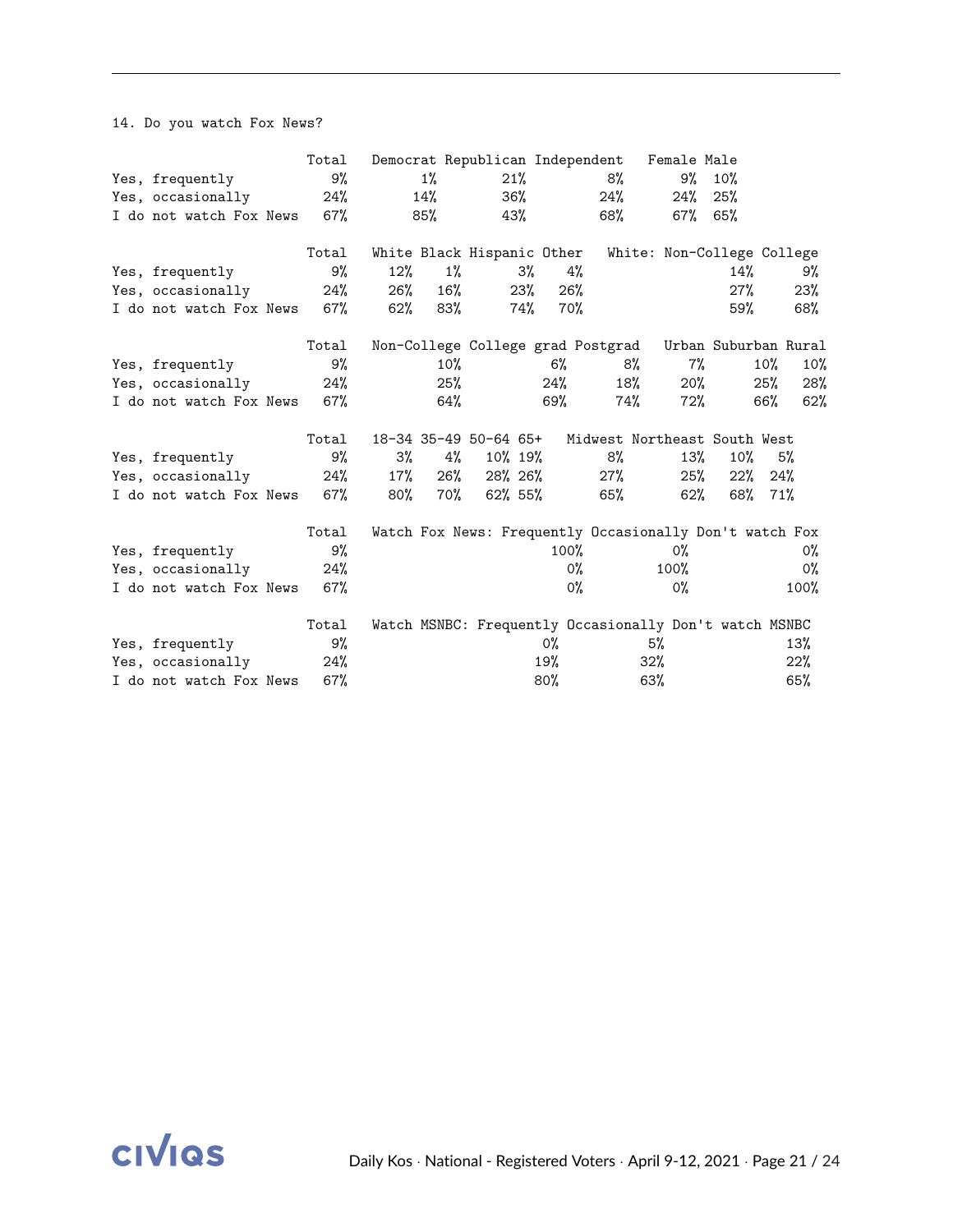15. Do you watch Newsmax?

|                        | Total  |        |       | Democrat Republican Independent |     |        |                                   | Female Male                                             |                      |        |     |
|------------------------|--------|--------|-------|---------------------------------|-----|--------|-----------------------------------|---------------------------------------------------------|----------------------|--------|-----|
| Yes, frequently        | 8%     |        | $0\%$ |                                 | 18% |        | 7%                                | 8%                                                      | 8%                   |        |     |
| Yes, occasionally      | 16%    |        | 4%    |                                 | 31% |        | 15%                               | 17%                                                     | 15%                  |        |     |
| I do not watch Newsmax | 76%    |        | 96%   | 51%                             |     |        | 78%                               | 76%                                                     | $77\%$               |        |     |
|                        | Total  |        |       | White Black Hispanic Other      |     |        |                                   | White: Non-College College                              |                      |        |     |
| Yes, frequently        | 8%     | $10\%$ | $0\%$ |                                 | 5%  | 3%     |                                   |                                                         | 11%                  |        | 8%  |
| Yes, occasionally      | 16%    | 18%    | 8%    |                                 | 6%  | 29%    |                                   |                                                         | 20%                  |        | 15% |
| I do not watch Newsmax | 76%    | 72%    | 92%   |                                 | 89% | 68%    |                                   |                                                         | 69%                  |        | 77% |
|                        | Total  |        |       |                                 |     |        | Non-College College grad Postgrad |                                                         | Urban Suburban Rural |        |     |
| Yes, frequently        | 8%     |        | 8%    |                                 |     | 8%     | $3\%$                             | 5%                                                      |                      | $6\%$  | 14% |
| Yes, occasionally      | 16%    |        | 17%   |                                 |     | $12\%$ | $16\%$                            | 10%                                                     |                      | 18%    | 17% |
| I do not watch Newsmax | 76%    |        | 74%   |                                 |     | 80%    | 81%                               | 85%                                                     |                      | 76%    | 69% |
|                        | Total  |        |       | 18-34 35-49 50-64 65+           |     |        |                                   | Midwest Northeast South West                            |                      |        |     |
| Yes, frequently        | 8%     | 3%     | 6%    | 10% 12%                         |     |        | 9%                                | 11%                                                     | 8%                   | 4%     |     |
| Yes, occasionally      | $16\%$ | 9%     | 16%   | 20% 19%                         |     |        | $16\%$                            | 18%                                                     | 16%                  | 15%    |     |
| I do not watch Newsmax | 76%    | $87\%$ | 78%   | 70% 70%                         |     |        | 75%                               | 72%                                                     | 77%                  | $81\%$ |     |
|                        | Total  |        |       |                                 |     |        |                                   | Watch Fox News: Frequently Occasionally Don't watch Fox |                      |        |     |
| Yes, frequently        | 8%     |        |       |                                 |     | 28%    |                                   | 11%                                                     |                      |        | 4%  |
| Yes, occasionally      | 16%    |        |       |                                 |     | 35%    |                                   | 31%                                                     |                      |        | 8%  |
| I do not watch Newsmax | 76%    |        |       |                                 |     | $37\%$ |                                   | 58%                                                     |                      |        | 88% |
|                        | Total  |        |       |                                 |     |        |                                   | Watch MSNBC: Frequently Occasionally Don't watch MSNBC  |                      |        |     |
| Yes, frequently        | 8%     |        |       |                                 |     | $1\%$  |                                   | $1\%$                                                   |                      |        | 11% |
| Yes, occasionally      | 16%    |        |       |                                 |     | 7%     |                                   | 11%                                                     |                      |        | 20% |
| I do not watch Newsmax | 76%    |        |       |                                 |     | 92%    |                                   | 88%                                                     |                      |        | 69% |

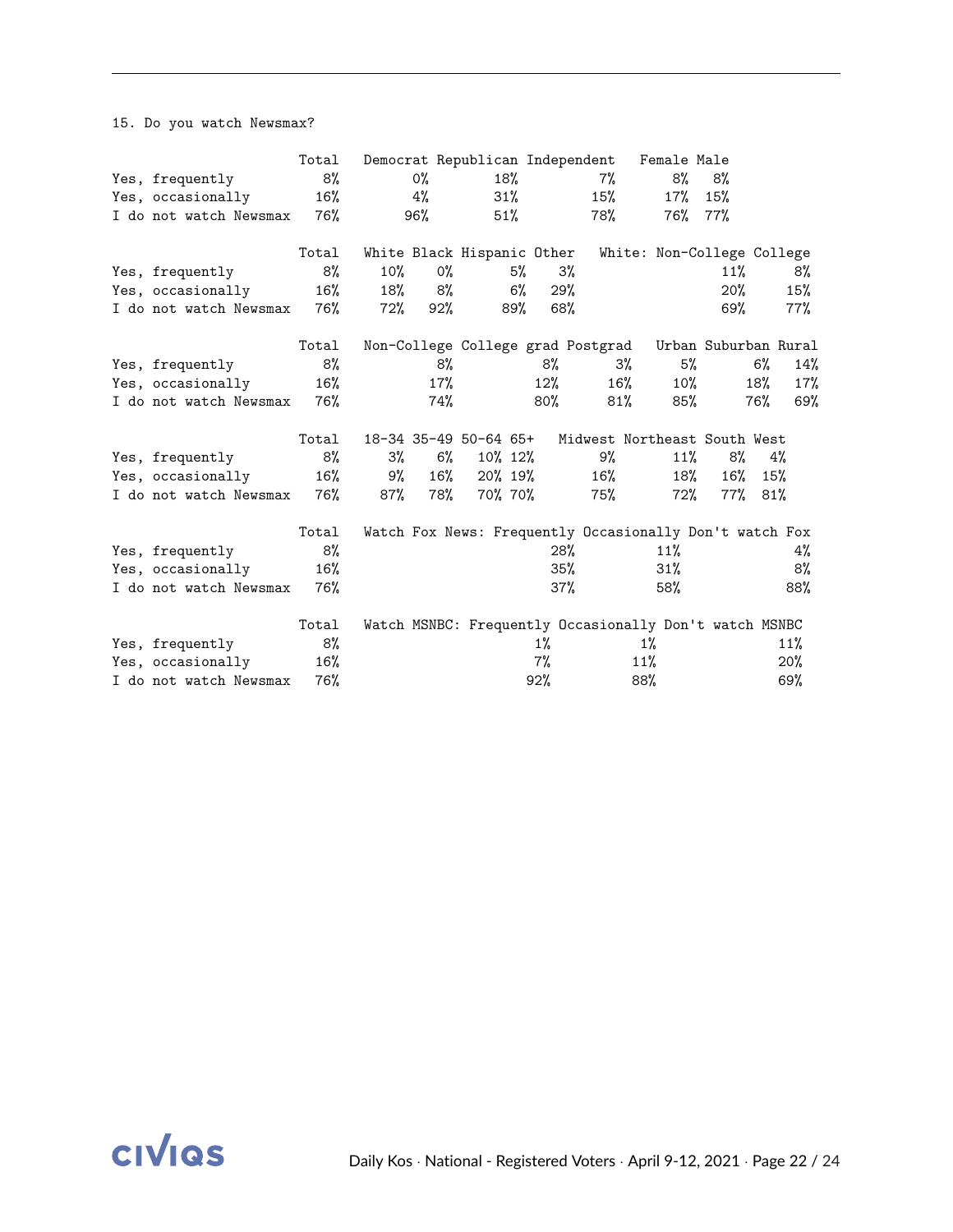16. Do you watch the One America News Network?

|                     | Total |       |        | Democrat Republican Independent |       |       |                                   | Female Male                                             |                      |     |       |
|---------------------|-------|-------|--------|---------------------------------|-------|-------|-----------------------------------|---------------------------------------------------------|----------------------|-----|-------|
| Yes, frequently     | $6\%$ |       | $1\%$  | 11%                             |       |       | 5%                                | 5%                                                      | 6%                   |     |       |
| Yes, occasionally   | 12%   |       | 2%     |                                 | 24%   |       | 13%                               | 13%                                                     | 13%                  |     |       |
| I do not watch OANN | 82%   |       | $97\%$ | 64%                             |       |       | 82%                               | $82\%$                                                  | 81%                  |     |       |
|                     | Total |       |        | White Black Hispanic Other      |       |       |                                   | White: Non-College College                              |                      |     |       |
| Yes, frequently     | 6%    | $6\%$ | 2%     |                                 | 5%    | 6%    |                                   |                                                         | 7%                   |     | 5%    |
| Yes, occasionally   | 12%   | 14%   | 5%     |                                 | $6\%$ | 21%   |                                   |                                                         | 16%                  |     | 11%   |
| I do not watch OANN | 82%   | 79%   | 93%    |                                 | 89%   | 73%   |                                   |                                                         | 76%                  |     | 85%   |
|                     | Total |       |        |                                 |       |       | Non-College College grad Postgrad |                                                         | Urban Suburban Rural |     |       |
| Yes, frequently     | $6\%$ |       | 6%     |                                 |       | $6\%$ | 2%                                | 4%                                                      |                      | 4%  | 9%    |
| Yes, occasionally   | 12%   |       | 14%    |                                 |       | 9%    | 10%                               | $11\%$                                                  |                      | 13% | 15%   |
| I do not watch OANN | 82%   |       | $80\%$ |                                 |       | 85%   | 88%                               | $85\%$                                                  |                      | 82% | 76%   |
|                     | Total |       |        | 18-34 35-49 50-64 65+           |       |       |                                   | Midwest Northeast South West                            |                      |     |       |
| Yes, frequently     | 6%    | $3\%$ | 4%     | 7% 8%                           |       |       | 6%                                | 5%                                                      | $7\%$                |     | 4%    |
| Yes, occasionally   | 12%   | 8%    | 14%    | 15% 13%                         |       |       | 13%                               | 13%                                                     | 12%                  | 13% |       |
| I do not watch OANN | 82%   | 89%   | $82\%$ | 78% 79%                         |       |       | 81%                               | 83%                                                     | 81%                  | 84% |       |
|                     | Total |       |        |                                 |       |       |                                   | Watch Fox News: Frequently Occasionally Don't watch Fox |                      |     |       |
| Yes, frequently     | 6%    |       |        |                                 |       | 14%   |                                   | 7%                                                      |                      |     | 4%    |
| Yes, occasionally   | 12%   |       |        |                                 |       | 22%   |                                   | 25%                                                     |                      |     | $7\%$ |
| I do not watch OANN | 82%   |       |        |                                 |       | 64%   |                                   | 68%                                                     |                      |     | 89%   |
|                     | Total |       |        |                                 |       |       |                                   | Watch MSNBC: Frequently Occasionally Don't watch MSNBC  |                      |     |       |
| Yes, frequently     | 6%    |       |        |                                 |       | $2\%$ |                                   | 3%                                                      |                      |     | $7\%$ |
| Yes, occasionally   | 12%   |       |        |                                 |       | $1\%$ |                                   | $7\%$                                                   |                      |     | 17%   |
| I do not watch OANN | 82%   |       |        |                                 |       | 97%   |                                   | 90%                                                     |                      |     | 76%   |